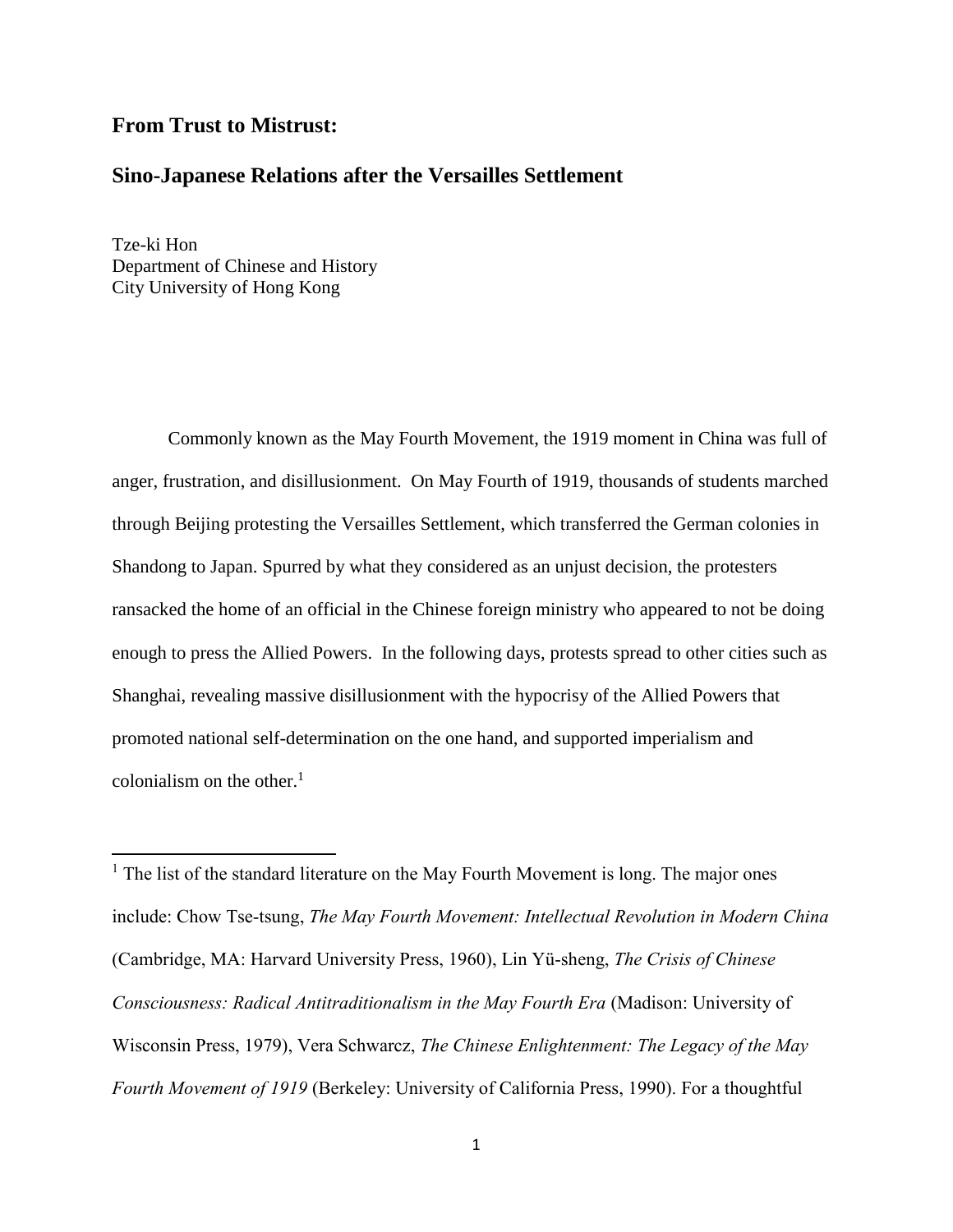As Xu Guoqi points out, the "1919 moment" in China signaled the end of Chinese naiveté toward the openness of the international system. 2 In foreign relations, the "1919 moment" ushered in a new era in Chinese diplomacy that focused primarily on securing national sovereignty, ensuring borders integrity, and maximizing national interest.<sup>3</sup> Thus, its impact was long-term. For decades to come, Chinese leaders realized that reaching "the standard of civilization" as a modern nation was no longer the path to be recognized as a full-fledged member of the international community. Rather it was to gain wealth and power by securing land and resources.

This change of view was not only political but also cultural. In standard historical accounts, "May Fourth" (*wusi* 五四) means both the "May Fourth Movement" (student protests in 1919) and the "May Fourth New Culture Movement" (language reforms and cultural renaissance from 1915-1923).<sup>4</sup> This doubling of the meanings of "May Fourth" is by no means accidental. It is to highlight two differing meanings of the '1919 moment" in China. It was, in the

study of student activism of the May Fourth protest, see Fabio Lanza, *Behind the Gate: Inventing Students in Beijing* (New York: Columbia University Press, 2010).

<sup>2</sup> Xu Guoqi, *China and the Great War: China's Pursuit of a New National Identity and* 

*Internationalization.* (Cambridge, UK: Cambridge University Press, 2005), 15–16.

<sup>&</sup>lt;sup>3</sup> William C. Kirby, "The Internationalization of China: Foreign Relations at Home and Abroad in the Republican Era," *China Quarterly* 150.2 (1997): 439–41.

<sup>4</sup> For the double meaning of "May Fourth," see Chow Tse-tsung's introduction to *The May Fourth Movement*.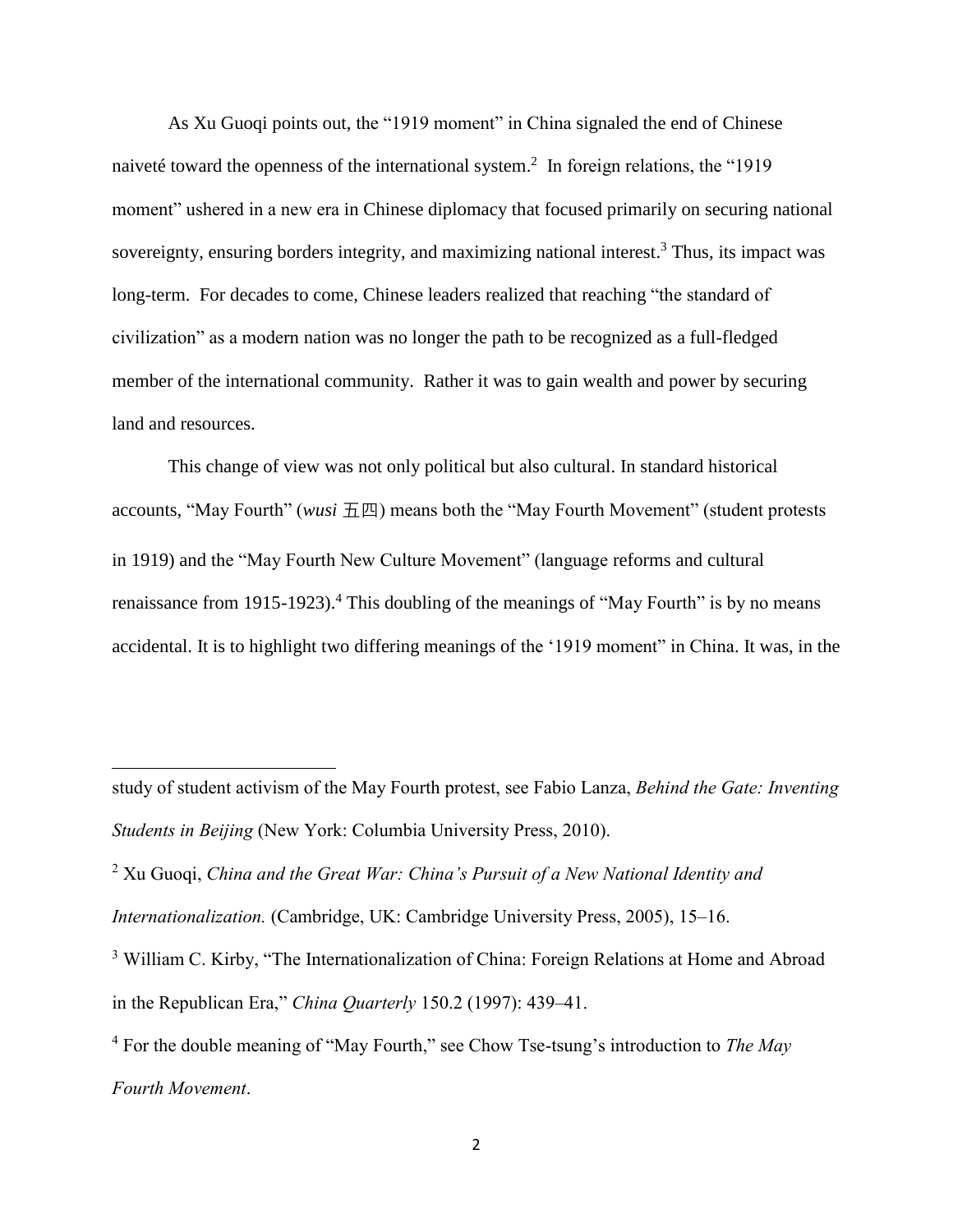short run, a political movement driven by anticolonial nationalism,<sup>5</sup> and, in the long run, a cultural awakening when China's role in the world was drastically changed from the center of "all under heaven" (*tianxia*) into a single nation-state (*guojia*) among many. 6

Although ostensibly the two "May Fourths" were separate events—one political and the other cultural—they were part of China's struggle to find its place in the international system. In the words of Li Zehou 李澤厚, the two "May Fourths" signify the competing claims of *national salvation* symbolized by student protests in 1919, and *cultural enlightenment* shown in the language reforms and cultural renaissance of the 1910s and 1920s.<sup>7</sup> Temporally, the two "May Fourths" did overlap on the date of May Fourth, 1919, the day when students marched through Beijing and ransacked the house of a Chinese foreign minister. This overlap captured two conflicting elements of the "1919 moment" in China: its heroism and its melancholy. It was

<sup>5</sup> For the global meaning of this political "May Fourth," see Erez Manela, *The Wilsonian Moment: Self-Determination and the International Origins of Anticolonial Nationalism* (New York: Oxford University Press, 2007), 99-118.

 $\overline{\phantom{a}}$ 

<sup>6</sup> For the intellectual and cultural significance of China's transition from the center of "all under heaven" to a "nation-state," see Joseph Levenson, *Confucian China and Its Modern Fate: A Trilogy* (Berkeley: University of California Press, 1968). For the political impact of this transition, see John Fitzgerald, *Awakening China: Politics, Culture, and Class in the Nationalist Revolution* (Stanford: Stanford University Press, 1998).

<sup>7</sup> Li Zehou, "Qimeng yu jiuwang de shuangchong bianzhou," in *Zhongguo xiandai sixiang shilun* (Beijing: Sanlian shudian, 2008). For a summary of Li Zehou's argument, see Vera Schwarcz, *The Chinese Enlightenment*, 1-11.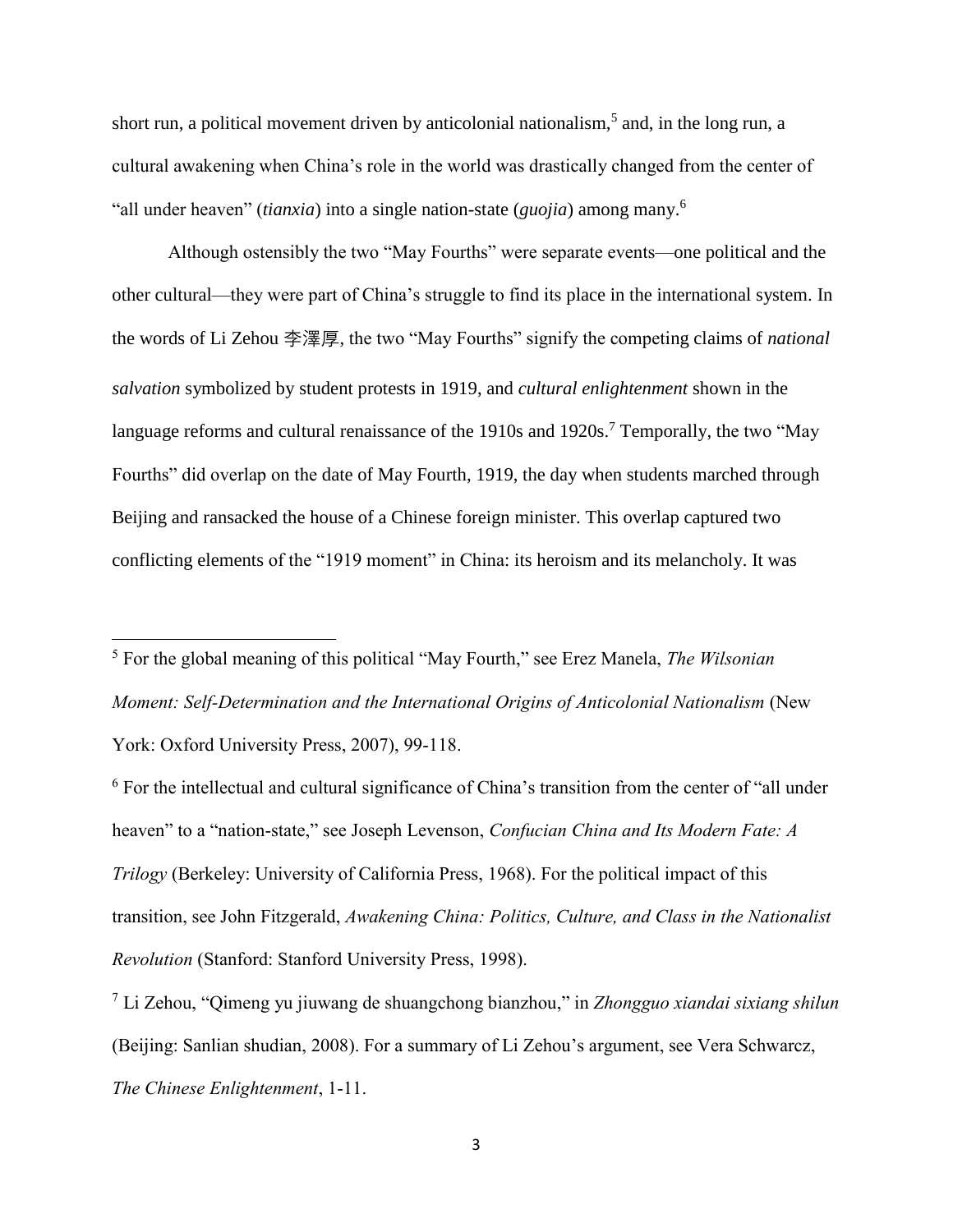heroic because in 1919 the Chinese—especially the young generation—joined other peoples around the world who were demanding national self-determination. 8 It was melancholic because the Chinese—especially the cultural elites who used to champion "European culture" as the standard of civilization of the modern age—began to entertain doubts about the supremacy of the West.<sup>9</sup>

In this chapter, I will focus on the melancholy of the "1919 moment" in China. Instead of rehearsing what has already been said on China's role in developing multilateral diplomacy and the founding of the League of Nations, I will examine a shift in the Chinese world-view based on two concepts: the hierarchy in time that was popular among Chinese intellectuals at the turn of the twentieth century, and the hierarchy in space that became dominant after the Versailles Settlement.<sup>10</sup> In the former, the Chinese believed that they must follow the "universal principle" (*gongli* 公理) of human progress that directed humankind to move forward from barbarism to civilization, and from primitive accumulation to industrial production. It stressed connectivity, mobility, and mutual dependence within the global system, and fair and open competition among members of the international community. In the latter, the Chinese thought that they must protect their land and preserve their country's territorial sovereignty. It emphasized that the Chinese

<sup>8</sup> See Erez Manela, *The Wilsonian Moment*, 141-158.

<sup>9</sup> See Lydia H. Liu, *Translingual Practice: Literature, Culture, and Translated Modernity—*

*<sup>1900-1937</sup>* (Stanford: Stanford University, 1985), 239-264.

<sup>&</sup>lt;sup>10</sup> Elsewhere I discuss the differences between these two concepts in "From a Hierarchy in Time" to a Hierarchy in Space: The Meanings of Sino-Babylonianism in Early Twentieth Century China," *Modern China,* 36.2 (2010): 139-169.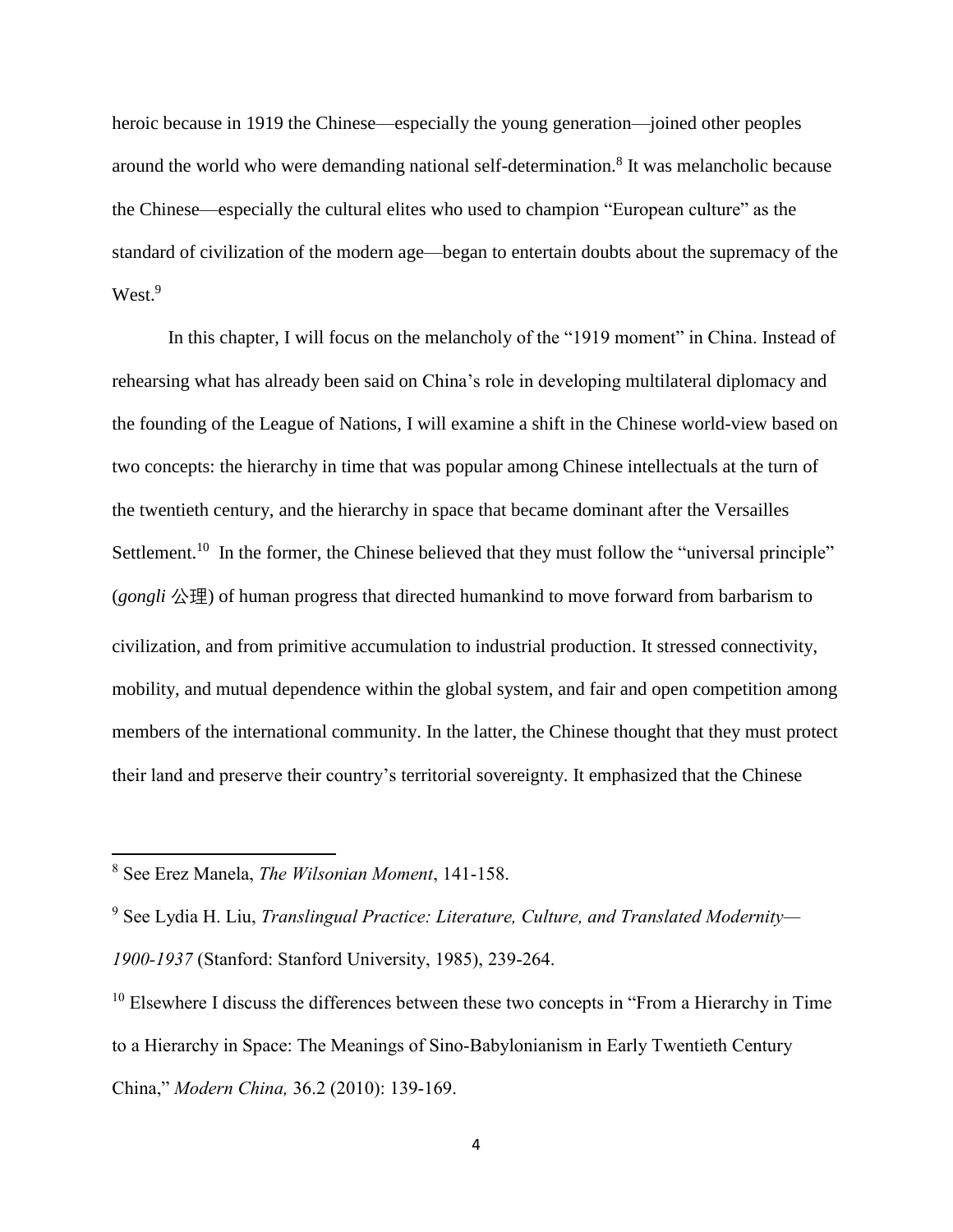must work hard to defend their country's territorial integrity in an increasingly hostile and predatory world.

This shift from connectivity to geo-body did not take place overnight. In fact, it took almost a decade for the Chinese cultural elites to fully comprehend its implications. Nevertheless, this shift was more transformative as the student protest on May Fourth, 1919. It changed the world view of generations of Chinese intellectuals who now (?) saw the system of nation-states as a double-edged sword. To many Chinese, while the nation-state system facilitated national unity and independence around the world, it also privileged the strong and powerful nations over the weak and powerless.

To trace this shift in the Chinese world view, I will examine the discussion about China's role in the world in four journals: *Dixue zazhi* 地學雜誌 (*Journal of Earth Studies*, 1910–37), *Shidi xuebao* 史地學報 (*Journal of Historical Geography*, 1921–26), *Shixue yu dixue* 史學與地 學 (History and Geography, 1926-1928), and *Yugong banyuekan* 禹貢半月刊 (*Chinese Historical Geography*, 1934–37). This comparison will show that China's self-definition in the system of nation-states underwent tremendous changes in the 1920s and 1930s after the Versailles Settlement. In the 1910s when Zhang Xiangwen 張相文 (1866–1933) founded the first Chinese geographic organization, *Zhongguo dixue hui* 中國地學會 (Chinese Association for the Studies of the Earth) in the Beijing-Tianjin area, and published the first Chinese geographical journal, *Dixue zazhi*, China was in the process of adopting what Martin W. Lewis and Kären E. Wigen called "the myth of the nation-state." It is a myth because it assumes that "cultural identities (nations) coincide with political sovereign entities (states) to create a series of

5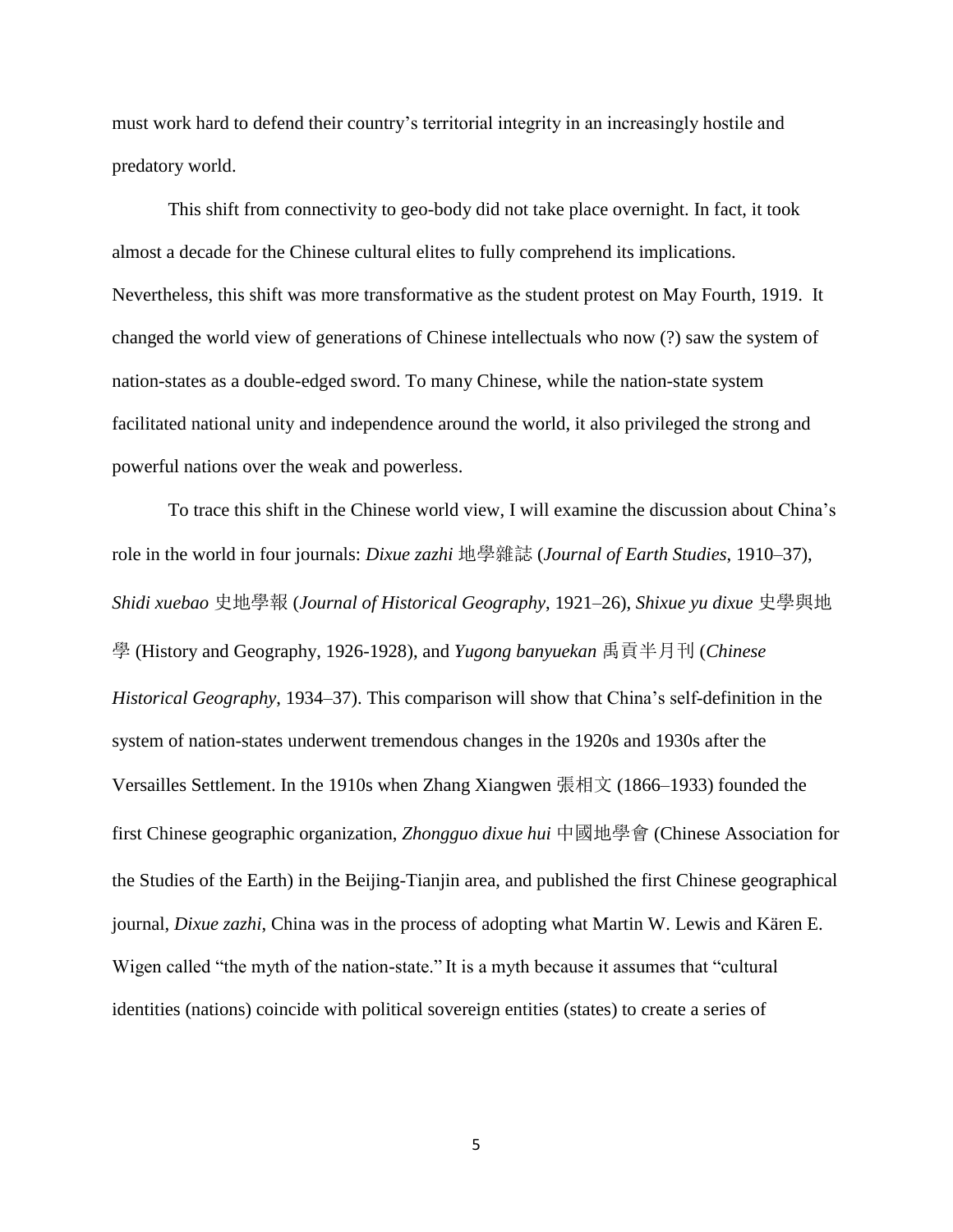internally unified and essentially equal units."<sup>11</sup> Adopting the European argument for social evolution and open competition, many Chinese concluded that forming a nation-state was the only way to be a member of the modern world. For them, nation-state was a "measurement of civilization" in the early twentieth century, and China had no choice but to follow the "universal principle" in order to join the "civilized community."<sup>12</sup>

In the 1920s, this belief in joining the civilized community by participating in fair and open competitions was greatly challenged. Disillusioned by China's unfair treatments in the Versailles Settlement, the Chinese ended what Xu Guoqi calls "an age of innocence" in international relations.<sup>13</sup> Having aspired to be a member of the civilized community by adopting the Western political and social norms, the Chinese now discovered that the nation-state system was not fair and open; rather, it was dominated by Western powers eager to protect their own interests at all costs. During the eight years (1921–28) when *Shidi xuebao* and *Shixue yu dixue*  were published in Nanjing, the capital of the Guomintang government, the Chinese realized that

<sup>11</sup> Martin W. Lewis and Kären E. Wigen, *The Myth of Continents: A Critique of Metageography* (Berkeley: University of California Press, 1997), 8

 $12$  For a discussion of how the standard of civilization shaped the international relations during the nineteenth and early twentieth centuries, see Gerrit W. Gong, *The Standard of 'Civilization' in International Society* (Oxford: Clarendon Press, 1984). Elsewhere I have discussed how the Chinese responded to the standard of civilization. See Han Ziqi 韓子奇 (Hon Tze-ki), "Jinru shijie de cuozhe yu ziyou—Ershi shiji chude *Dexue zazhi*," *Xin Shixue* 19.2 (June 2008): 156– 66.

<sup>13</sup> Xu Guoqi, *China and the Great War*, 15–16.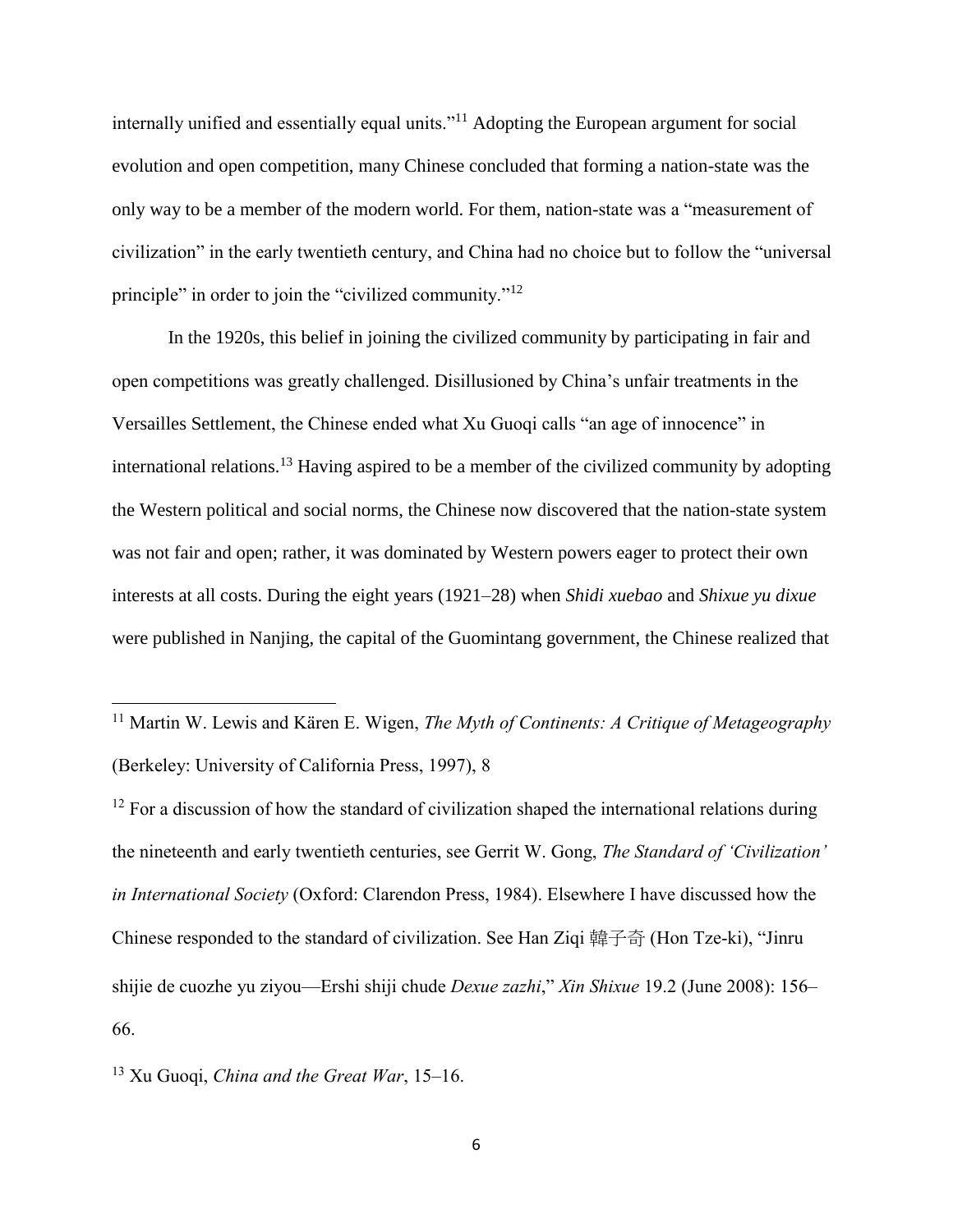Westernization alone would not win them recognition in international affairs. Instead, they focused on recovering national sovereignty through diplomatic negotiations and treaty revisions. Paradoxically they believed that although the nation-state system was a tool used by the Western powers to control the world, the system allowed a discussion of national sovereignty as expounded in Wilson's Fourteen Points.<sup>14</sup> To them, the only way to beat the system was to protect China's territorial sovereignty.

In the early 1930s, as the threat of the Japanese encroachment intensified, the Chinese increasingly fixated on territorial sovereignty. Rather than viewing the nation-state system as an advanced stage of human evolution, they saw it as the tool of the imperialists to dominate the world. As Prasenjit Duara points out, this shift from joining global evolution to protecting China's geo-body fueled an intense anti-imperialist nationalism in China, even though the Chinese were still determined to building a strong nation-state as a symbol of modernity.<sup>15</sup> In the 1930s, no other academic journal expressed this anti-imperialist nationalism more vividly and forcefully than *Yugong banyuekan*, which publicly condemned the Japanese occupation of Manchuria and urged the Chinese to protect their country with blood. Beneath their actions, and

 $\overline{a}$ 

 $14$  For an account of Chinese mixed feelings about the nation-state system after WWI, see Xu Guoxi, *China and the Great War*, 244-77.

<sup>&</sup>lt;sup>15</sup> Prasenjit Duara, "Transnationalism and the Predicament of Sovereignty: China, 1900–1945," *American Historical Review* 102.4 (October 1997): pp. 1030–51; Duara, *Sovereignty and Authenticity: Manchukuo and the East Asian Modern* (Lanham, MD: Rowman & Littlefield, 2003), 1–40.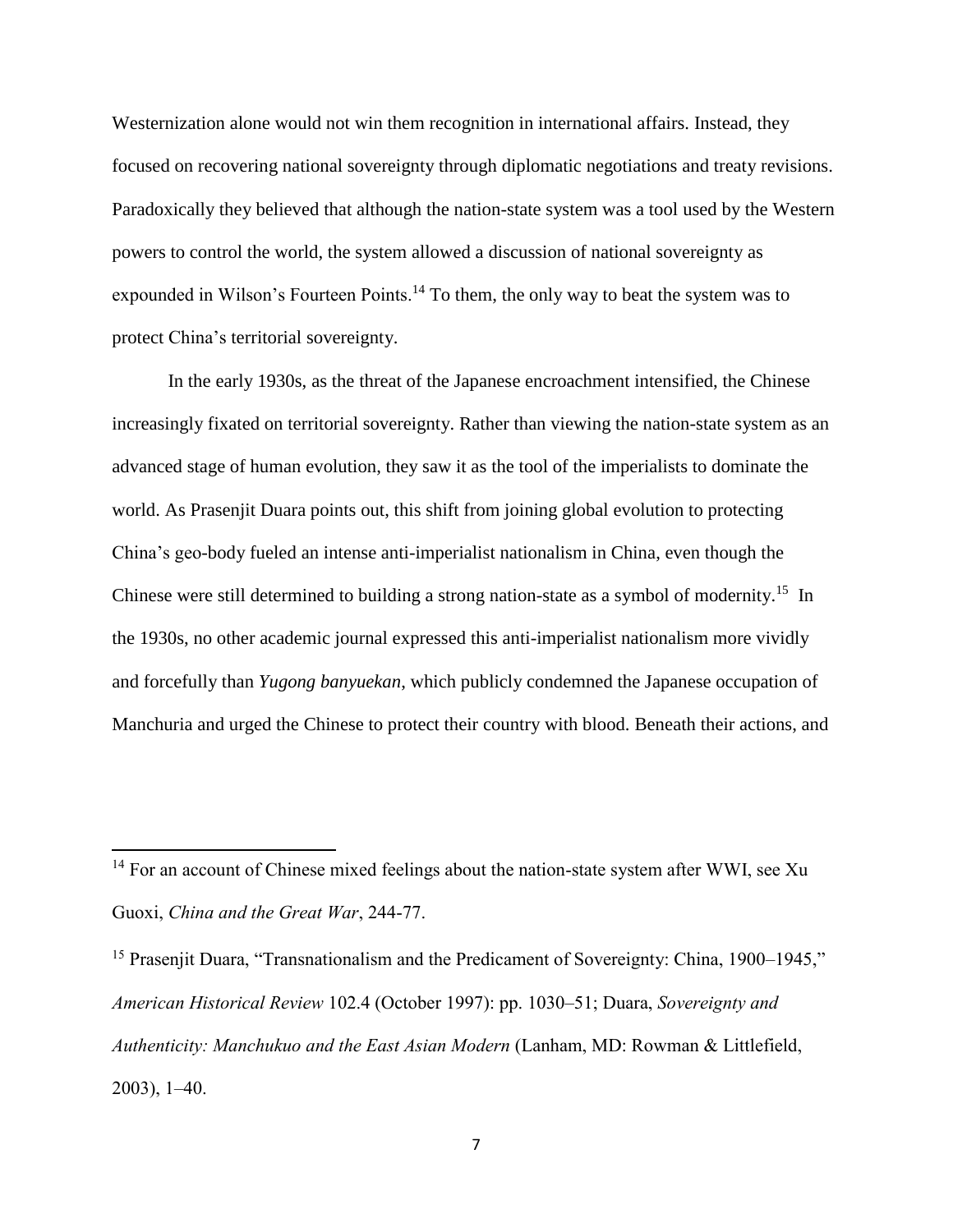perhaps unbeknownst to the student activists, lay a powerful paradigmatic shift in how Chinese viewed the world and their relationship to the system of nation-states

### The Globe as Open Space

 $\overline{\phantom{a}}$ 

Even though in the 1930s the Chinese anti-imperialist nationalism was targeted at Japan, we should keep in mind that as neighbors in East Asia, China and Japan faced similar problems in finding their roles in the nation-state system. Focused on the First Sino-Japanese War (1894– 95), Shogo Suzuki calls our attention to the predicament that Chinese and Japanese leaders faced since the mid-nineteenth century. On the one hand, to join the international community, they must transform their countries politically and economically to meet the "standard of civilization" set down by the Western powers. On the other hand, to succeed in the international community, they must challenge its "rules of the game" that were designed to hamper the competitiveness of new-comers. <sup>16</sup> Driven in turn by what Suzuki calls the "light side" and "dark side" of the Eurocentric global system, Chinese and Japanese leaders were put in a situation where they must be simultaneously pro-Western and anti-Western, partners and rivals.<sup>17</sup>

In East Asia, this process of socialization began after the First Opium War (1838-42) when European powers forced their way into China and secured their interests by obtaining concessions and extraterritoriality. A decade later, in 1853-54, the arrival of Commodore Perry

<sup>16</sup> Shogo Suzuki, *Civilization and Empire: China and Japan's Encounter with European International Society* (New York: Routledge, 2009), 1-10.

<sup>17</sup> For the significance of Suzuki's argument, see Richard Little's introduction to *Civilization and Empire*, xiv-xvi.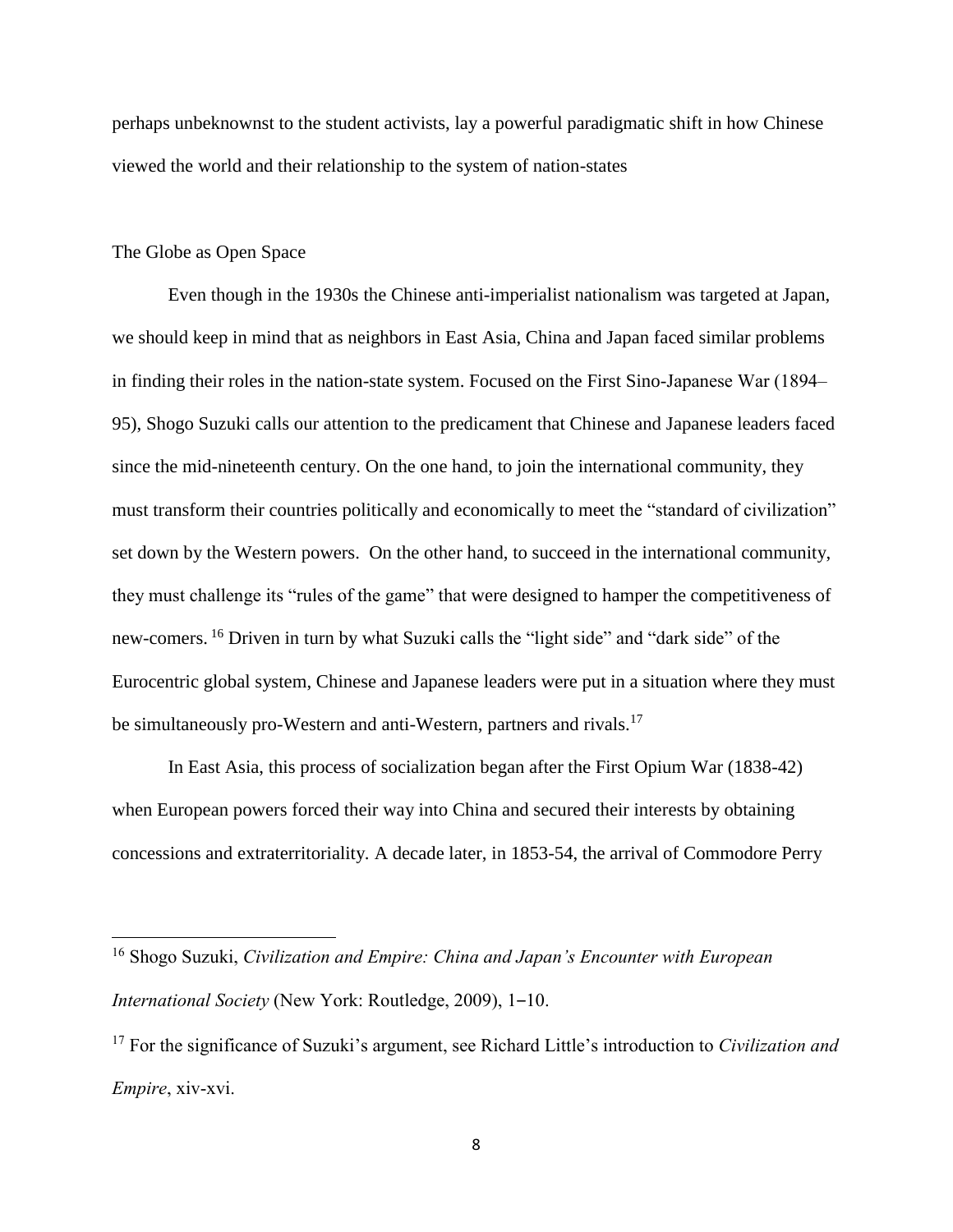in Tokyo Bay opened Japan to the world. While different in some respects, China and Japan shared a similar path in which they had to substantially change their political and economic systems to gain recognition as members of the international community.<sup>18</sup> Thus, from the midnineteenth century to the mid-twentieth century, multilateralism was at the core of the two countries' foreign policy. For China, Japan's success in ending extraterritoriality in 1894 and in forming an alliance with Britain in 1902 proved that multilateralism was effective in keeping peace in the world and in allowing mobility in the global system. Hence, from 1895 to 1915, China saw Japan as a model of "East Asian(?) modernity" and sent thousands of its brightest students to schools in Japan.

To highlight the close relationship between China and Japan during this time, Douglas Reynolds calls these ten years "the golden decade" of Sino-Japanese relations.<sup>19</sup> The period was golden not only because it was in sharp contrast to what happened later when the two countries went to war in the 1930s and 1940s. More important, it was golden because China and Japan were closely tied to a network of cultural and technology sharing to build an "East Asian modernity." What drove this cultural and technological network was the belief that East Asia

<sup>18</sup> The classic works on the common path of socialization are Gerritt W. Gong, *The Standard of 'Civilization' in International Society* (Oxford: Clarendon, 1984) and Hedley Bull and Adam Watson, eds., *The Expansion of International Society* (Oxford: Oxford University Press, 1984). For a historical reflection on China's and Japan's internationalization, see Akira Iriye, *China and Japan in Global Setting* (Cambridge, MA: Harvard University Press, 1998). <sup>19</sup> Douglas R. Reynolds, *China, 1898-1912: The Xinzheng Revolution and Japan (*Cambridge,

l

MA: Council on East Asian Studies, Harvard University, 1993), 1-39.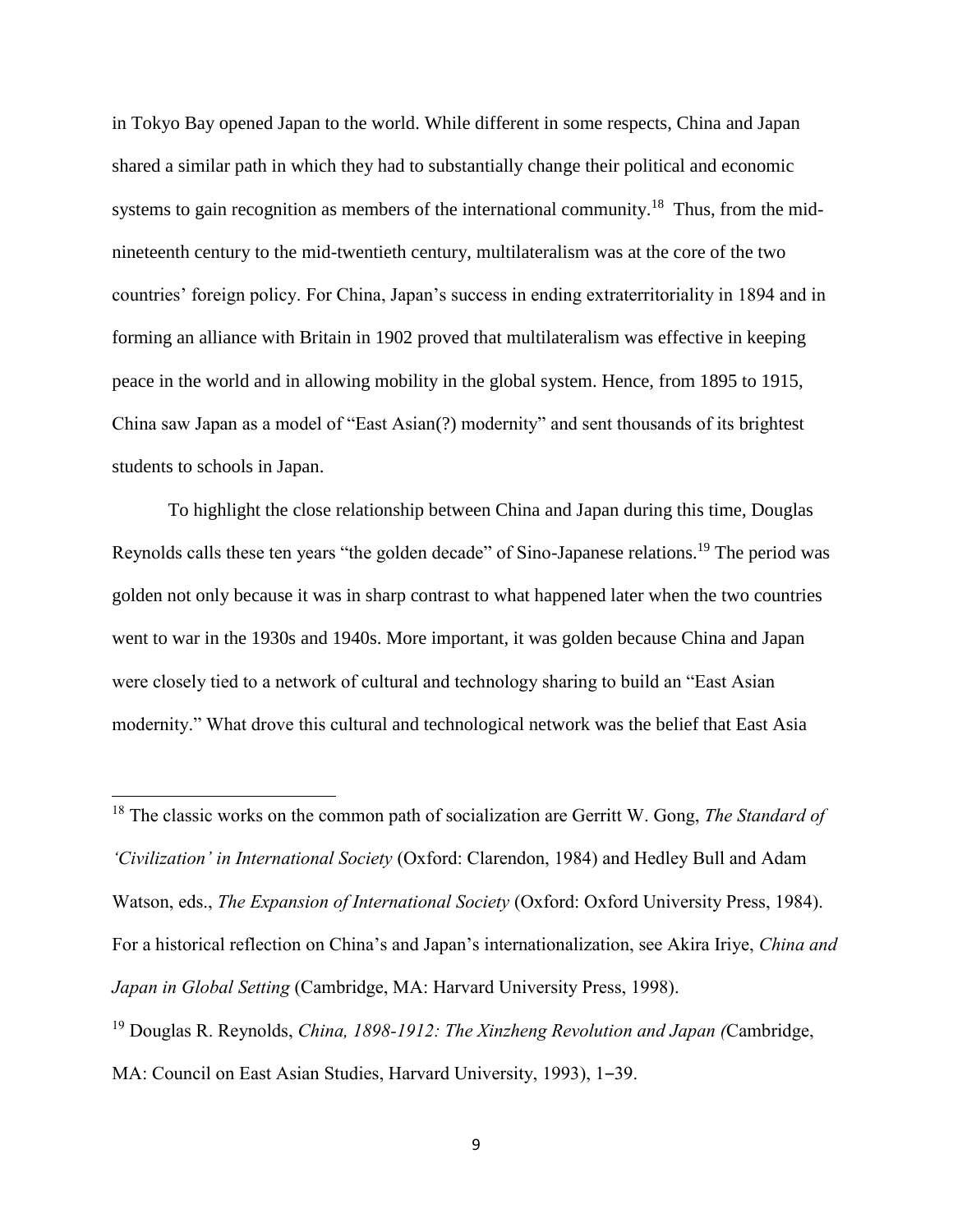(encompassing China, Japan, and Korea) was a region with a unique culture and history that could achieve a modernity equal to, but different from, Europe and the United States. A striking characteristic of this network was that it was centered in Japan rather than in China, practically destabilizing the Sino-centric tributary system that had been dominant in East Asia in previous centuries.<sup>20</sup>

The "golden decade" ended abruptly in 1915 when the Japanese government presented the Twenty-One Demands to Yuan Shikai, the president of the young Republic of China, demanding a guarantee of its interests in Shandong after the Japanese soldiers took over German colonies in the province. The Shandong issue snowballed into a major international controversy when WWI ended. As mentioned earlier, in the Versailles Settlement, the Allied Powers gave the former German colonies in Shandong to Japan. Subsequently the decision caused popular uproars in China, especially student protests in Beijing, later known as the May Fourth Movement.

Like other journals in China at the beginning of the twentieth century, *Dixue zazhi*  captured the turn-of-the-century optimism about an open international system and an East-Asian modernity. In their pronouncement of publishing the journal, the leaders of the Chinese Association for the Studies of the Earth were explicit in expressing their intention to examine the

 $20$  Elsewhere I discuss the significance of this East Asian network of knowledge and technology sharing. See Tze-ki Hon, "Technology, Markets, and Social Change: Print Capitalism in Early Twentieth-Century China," in *Print, Profit, and Perception: Ideas, Information, and Knowledge in Chinese societies, 1895-1949,* edited by Pei-yin Lin and Wei-pin Tsai (Leiden: Brill, 2013),  $92 - 113$ .

 $\overline{a}$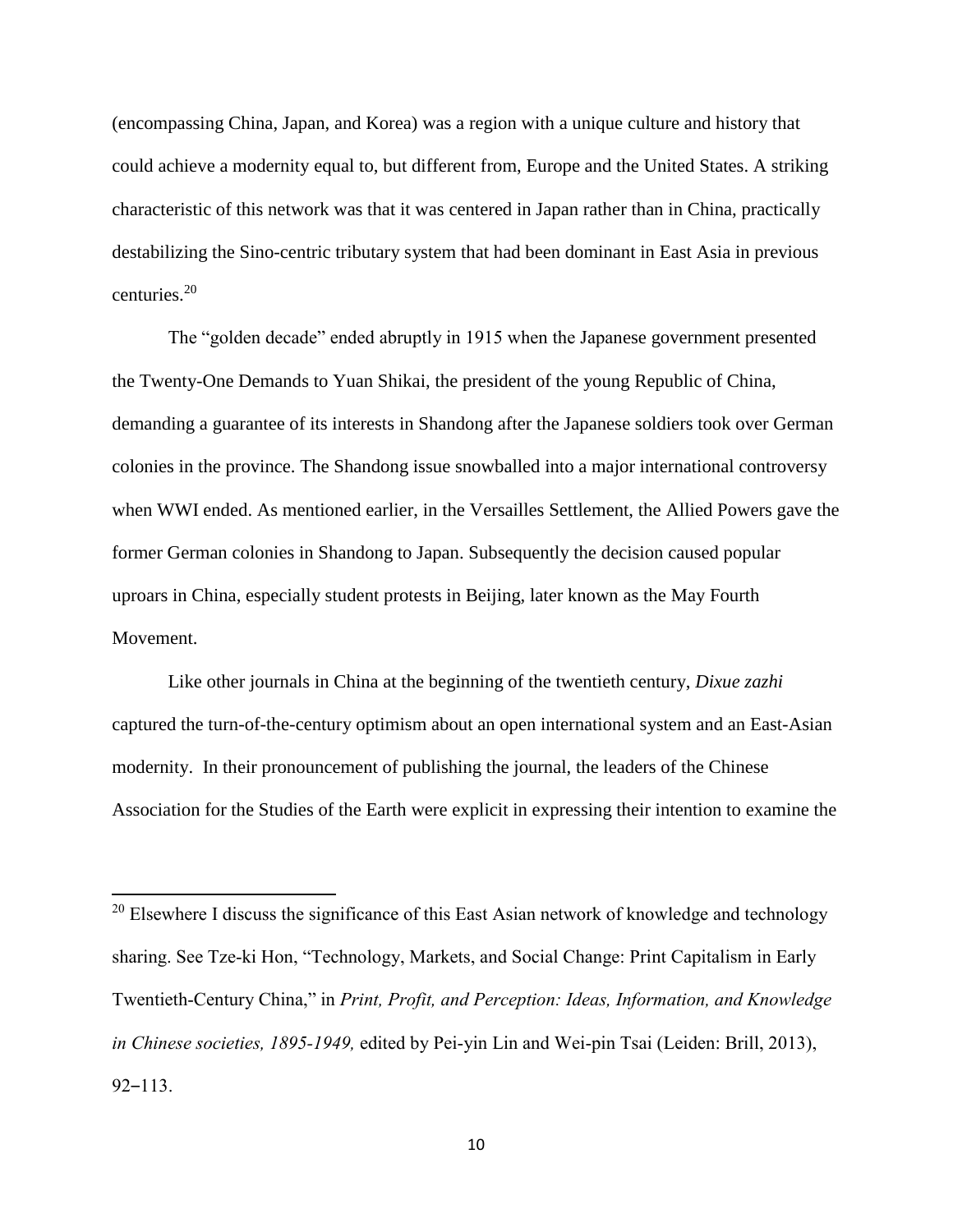nation-state system. For this reason, in *Dixue zazhi* the term *dixue* 地學 literally meant the studies (*xue*) of the earth (*di*). It included the geological studies of rock formation and the location of mountain ranges, maps of countries and cities, meteorological studies of weather patterns, new mining techniques, and global systems of commerce, communication, and cultural exchange.<sup>21</sup> In short, the scope of *dixue* was the entire globe, and its goal was to find out how the globe was connected through various physical and human networks.

This global scope of *dixue* is clearly shown in Xiong Bingsui's 熊秉穗 article, "Zhongguo zhongzu kao" 中國種族考 (A Study of the Chinese Race). On the surface, the article appears to be another attempt to support the alleged migration of the Chinese from Mesopotamia. Commonly known as "Sino-Babylonianism" or "Xilai shuo" 西來説 (The Theory of the Western Origins of Chinese Civilization) promoted by Terrien de Lacouperie (1845–94). Lacouperie argued that the Chinese were descendants of the Bak tribe who migrated to China from Mesopotamia in prehistoric time.<sup>22</sup> Based on meticulous textual studies, he demonstrated that the Chinese classic *Yijing* (Book of Changes) was a Babylonian dictionary, containing the hidden code of an advanced civilization outside China.<sup>23</sup> In the early 1900s, Lacouperie's argument was

 $\overline{\phantom{a}}$ 

<sup>22</sup> Terrien de Lacouperie, *Western Origin of the Western Early Chinese Civilisation* (London: Asher, 1893), 1–8.

<sup>21</sup> In the first year of its publication, *Dixue zazhi* carried a large variety of articles including essays about rock formation, weather patterns, mining technology, the opening of the Suez Canal, and the railroad system. See especially *Dixue zazhi* 1.1, 1.2, 1.3, and 1.4.

<sup>23</sup> Terrien de Lacouperie, *The Oldest book of the Chinese, the Yh-king, and Its Author* (London: D. Nutt, 1892), pp. v–xix; *Western Origin*, 16–19.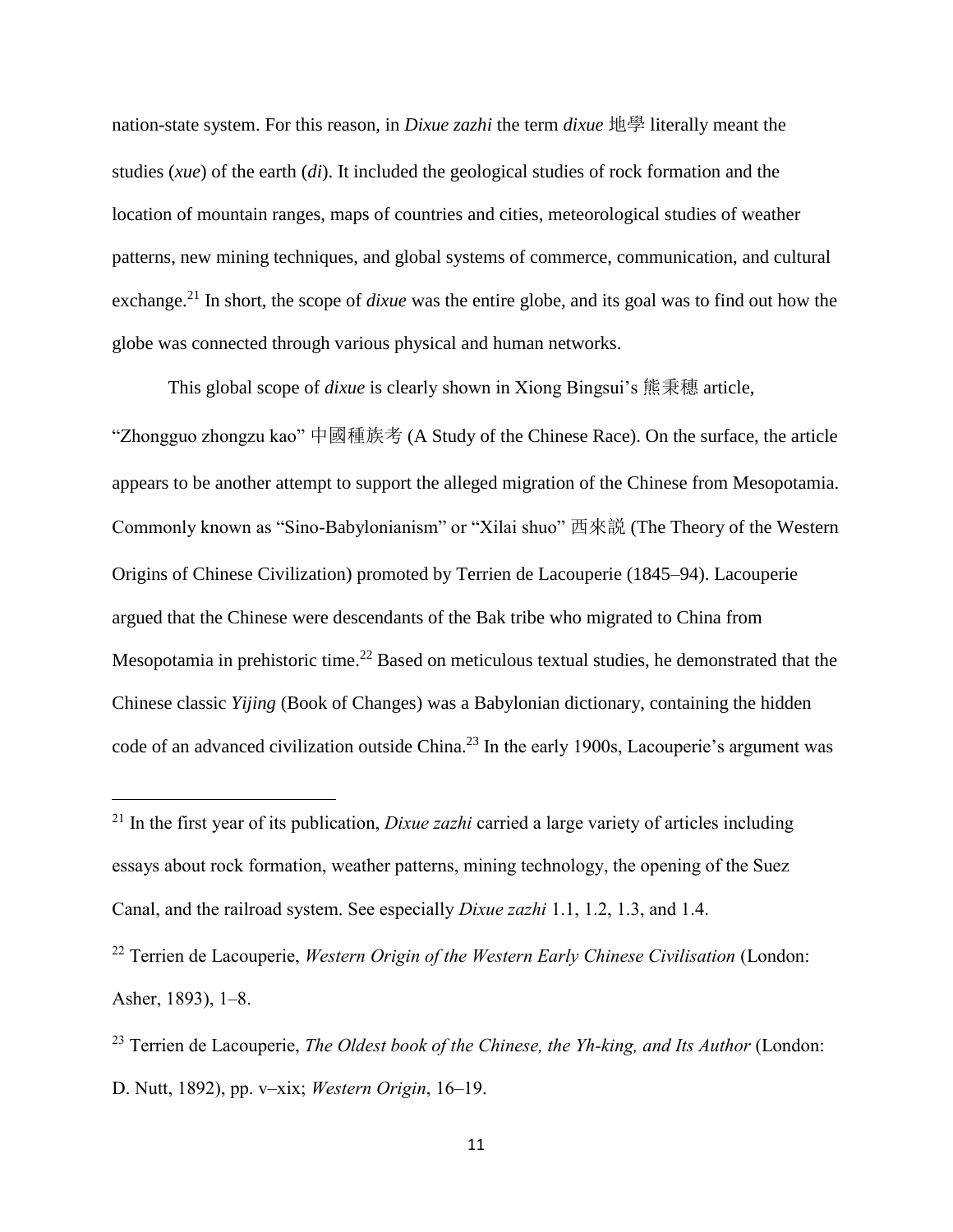introduced to the Chinese through the summaries of two Japanese journalists, Shirakawa Jirō  $\oplus$ 河次郎 and Kokubu Tanenori 國府種德. Preposterous as it may seem from today's perspective, Lacouperie's argument was warmly accepted by Chinese nationalists such as Deng Shi 鄧實 (1877−1945), Huang Jie 黃節 (1873–1935), Liu Shipei 劉師培 (1884-1919), and Zhang Taiyan 章太炎 (1869–1935), who promoted Sino-Babylonianism to support an anti-Manchu revolution. They argued that because the Han Chinese were originally migrants from Mesopotamia, they should have the physical strength and the mental toughness to start a revolution against their oppressors. As descendants of the Yellow Emperor, the first Chinese king of the migrants from Mesopotamia, they must have faith in themselves in creating their own country.<sup>24</sup>

Contrary to the nationalists at the turn of the twentieth century, Xiong Bingsui 熊秉穗 did not use Sino-Babylonianism as a political weapon. He flatly rejected Deng Shi and Huang

l

<sup>24</sup> Kai-wing Chow, "Imagining Boundaries of Blood: Zhang Binglin and the Invention of the Han 'Race' in Modern China," in *The Construction of Racial Identities in China and Japan*, ed. Frank Dikötter (Honolulu: University of Hawai'i Press, 1997), 34–52; Frank Dikötter, *The Discourse of Race in Modern China* (Stanford: Stanford University Press, 1992), 116–23; John Fitzgerald, *Awakening China: Politics, Culture, and Class in the Nationalist Revolution* (Stanford: Stanford University Press, 1996), 67–88; Shen Songqiao, "Wo yi wo xue jian xuan yuan: Huangdi shenhua yu wanqing de guozu piango," *Taiwan shehui yanjiu jikan* 28.2 (1997): 1–77; Tze-ki Hon, "From a Hierarchy in Time to a Hierarchy in Space: Meanings of Sino-Babylonianism in Early 20th Century China," *Modern China* , 36.2 (2010): 139-69.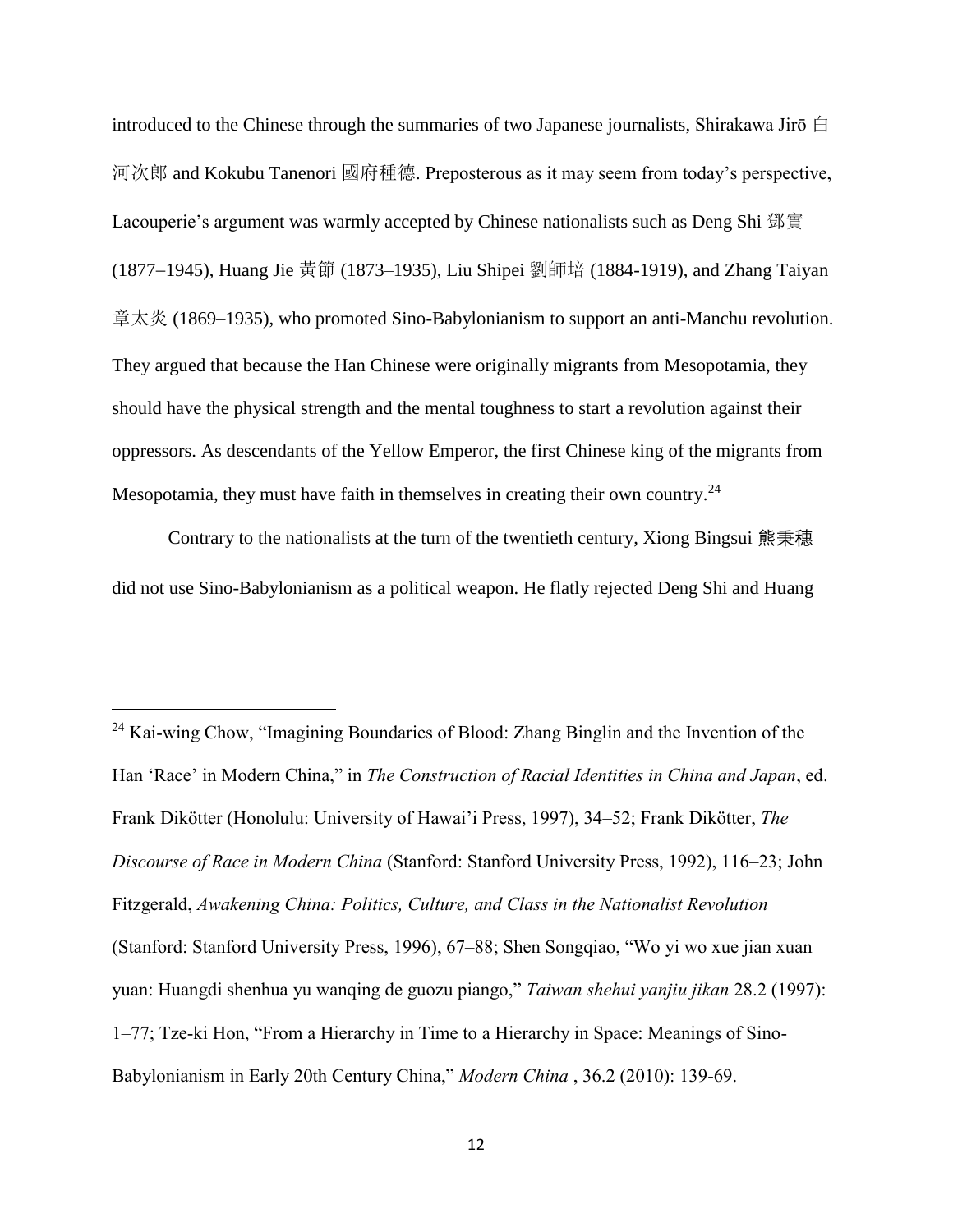Jie's argument that the Han Chinese were "descendants of the Yellow Emperor." <sup>25</sup> Instead, Xiong saw a deeper meaning in Lacouperie's Sino-Babylonianism. In addition to showing a racial genealogy from the Yellow Emperor to contemporary Han Chinese, Sino-Babylonianism revealed the complex networks of human migration that began in prehistoric times and continued to the present. For Xiong, the migration of the Bak tribe to China was merely an example of the constant flow of people across Eurasia. More important, migrants were often stronger and more determined to succeed in difficult conditions.<sup>26</sup> Not only did they have to adapt and adjust to the new environment, they also had to compete with the locals in controlling land and resources.

Thus, for Xiong, the migration of the Bak tribe to China was an episode of global significance. First, it demonstrated that since prehistoric times there had been constant movement of people from continent to continent, forming multiethnic communities in various parts of the world. Because of the high volume of migration, racial mixing amid racial competition had been the driving force of history. Second, for contemporary Chinese, the migration of the Bak tribe underscored the importance of coming to terms with the age of imperialism and colonialism. As Europeans were migrating to East Asia in droves through imperialist expansion and colonial rule, they would soon be the new rulers of East Asia if the natives could not match their competitiveness and military prowess.

The same global scope is also found in Bai Yueheng's 白月恆 article "Liding xingzheng qu beikao" 釐定行政區備考 (Notes on Dividing the Administrative Districts, 1912). Throughout human history, Bai suggested, constant attempts had been made to match political boundaries

<sup>25</sup> Xiong Bingsui, "Zhongguo zhongzu kao," *Dixue zazhi* 18 (1911): 1a–12b; 3–4 (1912): 1a.

<sup>26</sup> Xiong Bingsui, "Zhongguo zhongzu kao," *Dixue zazhi* 18 (1911): 3b.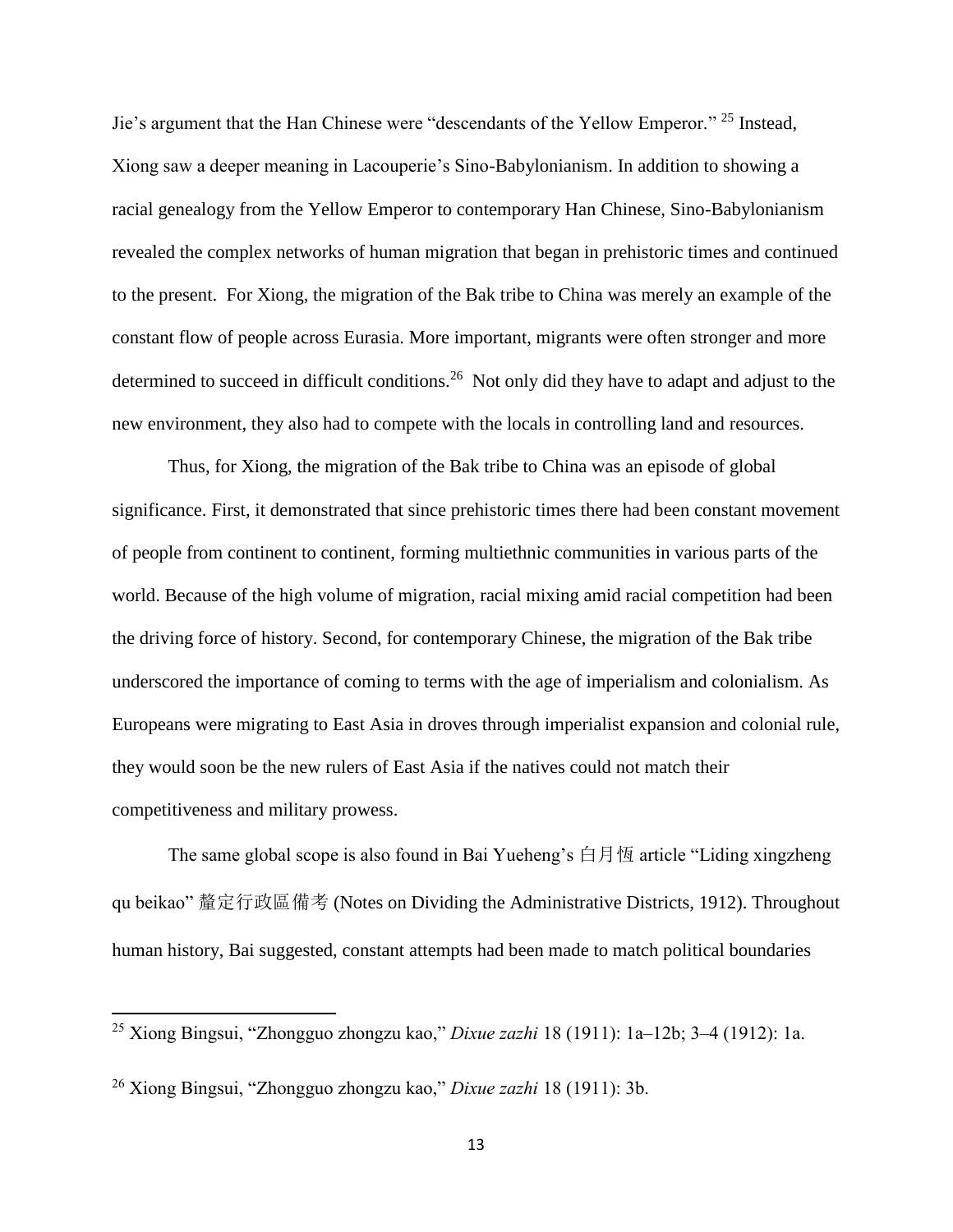with natural boundaries. When a political boundary follows "the division in mountains and the unity in rivers" (*shanli shuihe* 山離水合), he said, it renders what is invisible visible, making the natural boundary clear and concrete. When a political boundary allows an effective use of natural resources, he asserted, it creates "peace to the country and prosperity to the people" (*guotai minan* 國泰民安).<sup>27</sup> In China, Bai argued, throughout history political leaders had made many attempts to match human geography with natural geography.

But Bai considered that the success of the 1911 Revolution provided an important opportunity for rethinking and remaking the political divisions in China.<sup>28</sup> Unlike previous attempts, he argued, the goal of restructuring the administrative districts after 1911 was not to give the central government more control over the local areas, or to expand the bureaucracy to remote places. Rather, the political reorganization was to reflect the characteristics of natural geography and to facilitate the movement of people and goods. The new political division, Bai suggested, should "model after nature" (*biao zhun zai hu tian* 標準在乎天), focusing on expanding existing networks that connected the local market to regional and global markets. Its goal was to serve China as well as the world, making the country more connected to the global system of circulation, consumption and production.<sup>29</sup>

The Unjust World after World War I

<sup>27</sup> Bai Yueheng, "Liding xingzheng qu beikao," *Dixue zazhi* 7–8 (1912): 1a.

<sup>28</sup> Ibid., 1b.

 $29$  Ibid., 1b.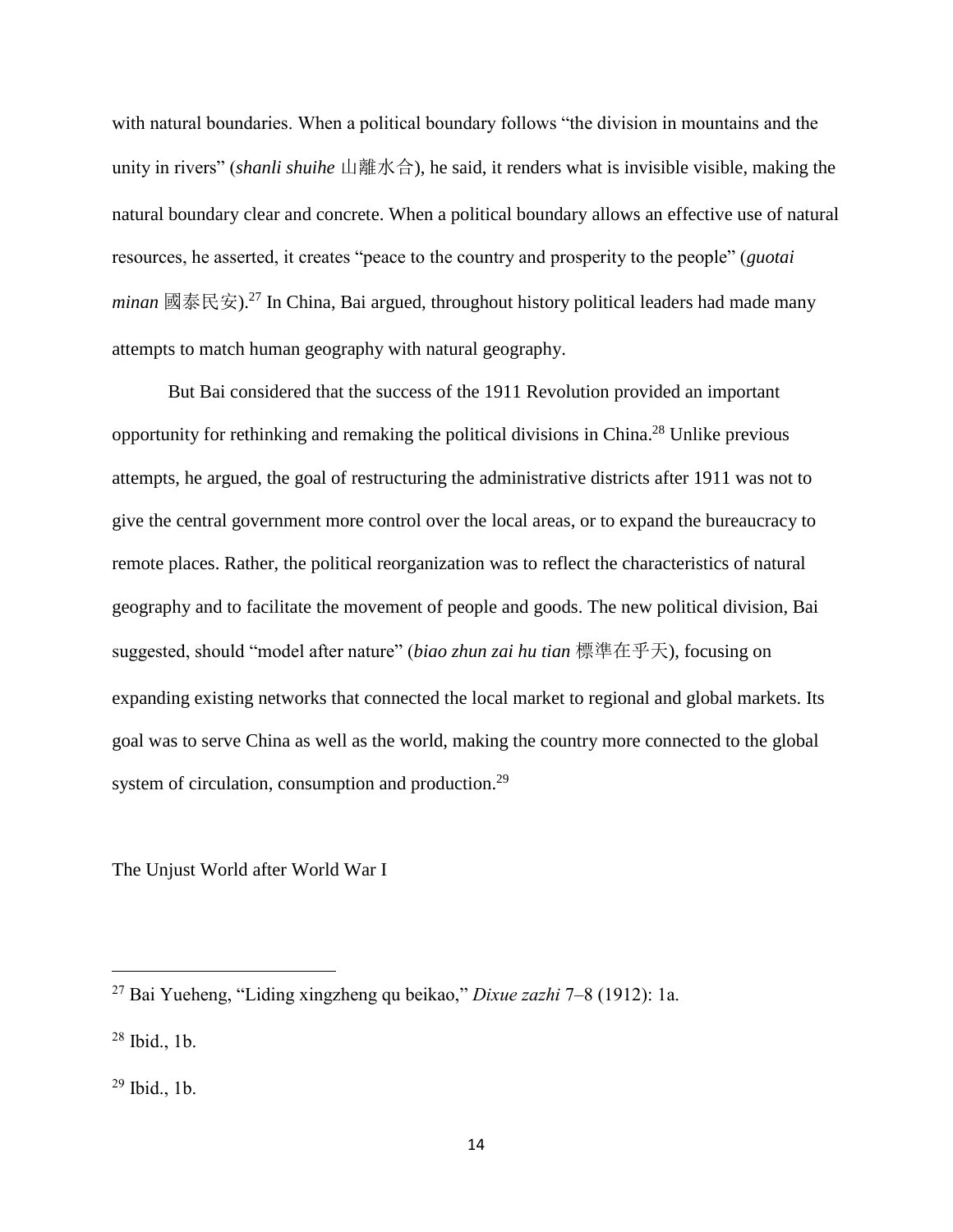However, some Chinese intellectuals began to question this sanguine view of global circulation after witnessing the horrific destruction in WWI. The scholar-journalist Liang Qichao 梁啓超 (1873–1929), for instance, wrote a moving memoir after touring war-torn Europe in 1919. In his memoir, Liang not only chronicled the massive destruction of "the Great War," but also used the destruction in Europe to proclaim the end of "the dream of the omnipotence of science" (*kexue wanneng zhimeng* 科學萬能之夢). <sup>30</sup> For Liang, scientific development had proven to be a double-edged sword. On the one hand, scientific discoveries produced large quantities of consumer goods, built a global network of communication and transportation, and improved the living condition of human beings. On the other hand, scientific discoveries created lethal weapons that could wipe out human civilization and caused pain and anguish to millions of people. More important, Liang discovered that the Westphalian system of nation-states was unable to guarantee justice and fairness in international politics. Citing the decision of the Allied Powers to give the German colonies in Shandong to Japan, Liang saw the end of "the sweet dream of human justice" (*zhengyi rendao de haomeng* 正義人道的好夢).<sup>31</sup> Rather than redrawing the map of the world based on a mutual respect for national sovereignty and a careful consideration of existing networks of connectivity, Liang found that the victorious Western powers used the Versailles Settlement to settle scores and to pursue their own interests.

For many Chinese readers, the most revealing part of Liang's memoir was a brief conversation between Liang and an American writer. First, the American writer asked Liang

<sup>30</sup> See Liang Qichao, "*Ouyou xinying lu*"in *Liang Qichao youji* (Shanghai: Dongfang chubanshe, 2006), 13-15.

<sup>31</sup> Ibid., 106.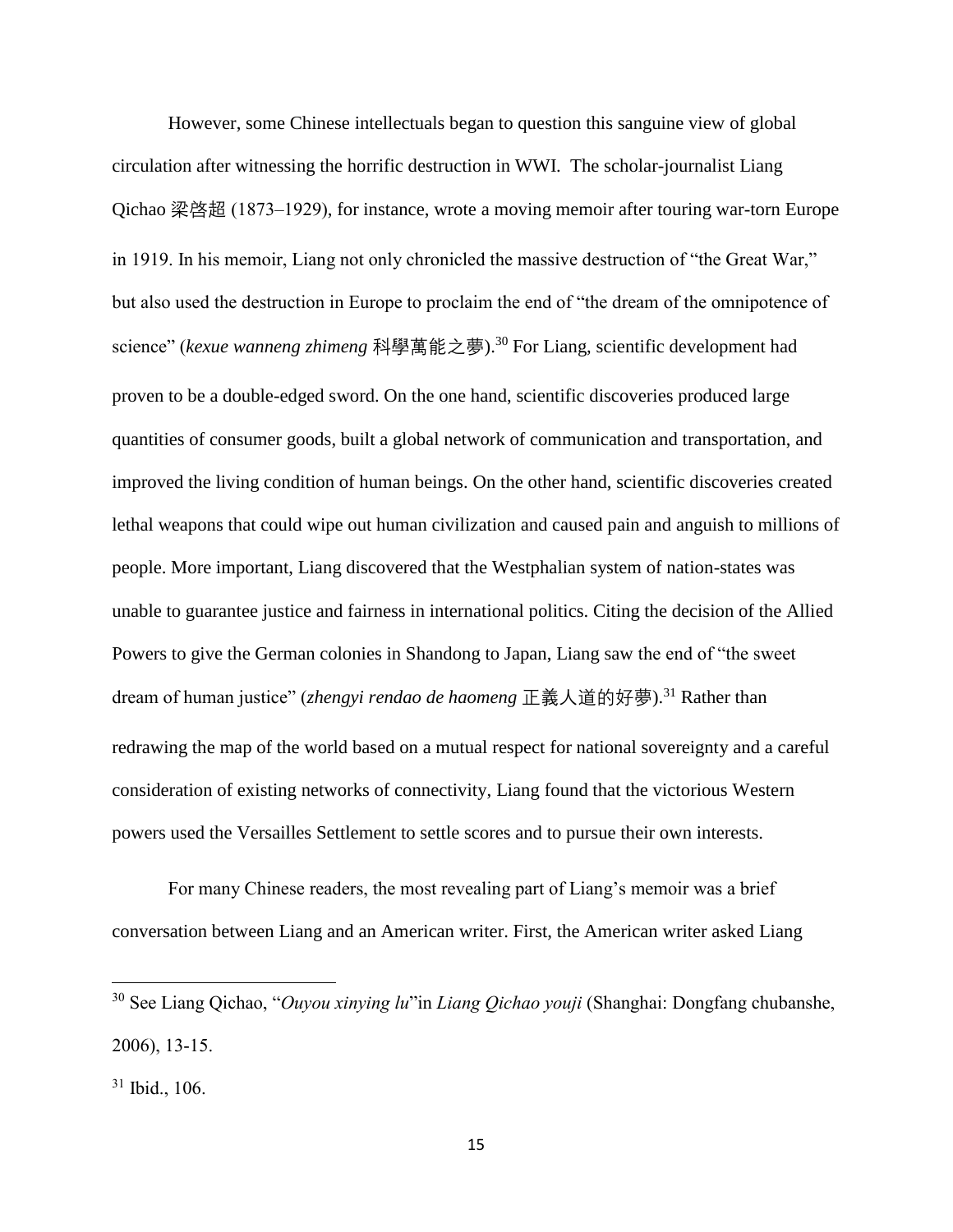what he would bring back to China from Europe. Liang answered that he would bring Western civilization to China to enlighten his countrymen. The American writer sighed after hearing Liang's answer. He told Liang that it was pointless to bring Western civilization to China because it had already proven to be bankrupted. In return, Liang asked what the American writer would do after returning home. Surprisingly the American writer told Liang that he would stay home to wait for Chinese civilization to save his country.<sup>32</sup>

While the conversation might be fictive, Liang underscored the fact that WWI was indeed a major change in human history. Clearly shown in the massive destruction and the tremendous loss of lives, Liang drew attention to the negative impact of European material progress that culminated in "the Great War." Liang showed that the material progress (particularly in armaments and war strategies) did not improve human civilization; on the contrary, it destroyed the world. In contrast, Chinese civilization might be slow in producing material goods, but it promoted a balanced view toward nature and harmony in society.<sup>33</sup>

This change in the perception of the West was clearly expressed in *Shidi xuebao*. Based in Nanjing, the capital of the Guomindang government, *Shidi xuebao* was published by Southeastern University (*Dongnan daxue* 東南大學). Led by an eclectic group of scholars including foreign-trained scientists (e.g., Xu Zeling 徐則陵 and Zhu Kezhen 竺可楨), late-Qing philologists (e.g., Liu Yizheng 柳誼徵), and graduates of Southeastern University (e.g., Miao Fenglin 繆鳳林 and Zhang Qiyun 張其昀), *Shidi xuebao* was a professional journal aimed at

l

<sup>32</sup> Ibid., 20-21.

<sup>33</sup> Ibid., 5-6.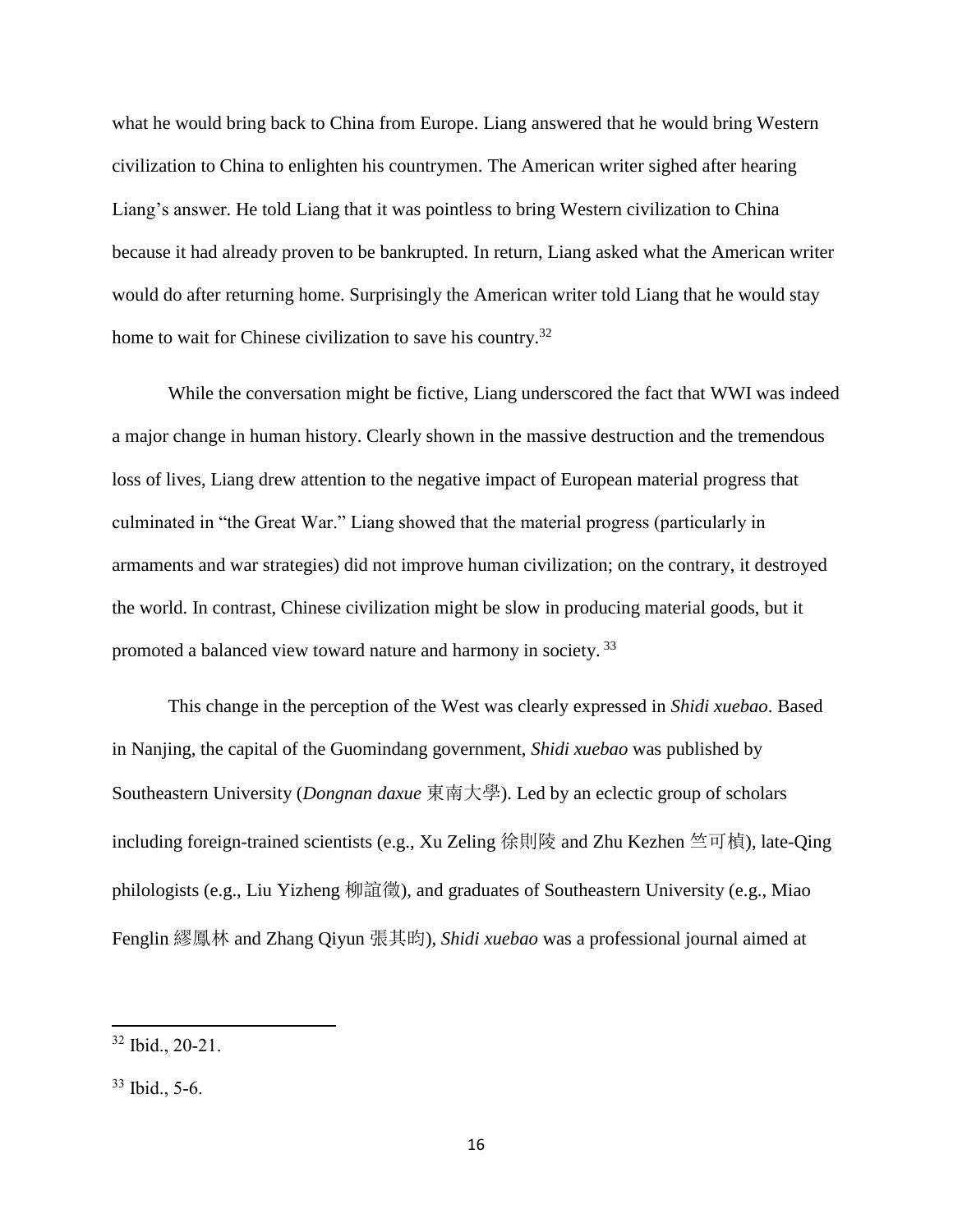scholars in the academy and a small/large(?) circle of learned readers in society. By combining history with geography, the editors of *Shidi xuebao* claimed that they were creating a hybrid discipline that would give a comprehensive account of "human development" (*renshi zhi tuibian* 人事之蛻變).<sup>34</sup>

In their writings, the writers of *Shidi xuebao* showed a deep interest in China's role in the global system after WWI. Disillusioned by the decision of the Allied powers to transfer the German colonies in Shandong to Japan, they saw the Versailles Settlement as an attempt by Britain, France, and Italy to preserve their power. Despite the promise of national liberation and national sovereignty in Wilson's Fourteen Points, they interpreted the creation of the League of Nations as a ploy of the Western imperial powers. Rather than a facilitator of multilateralism, they viewed the League of Nations as a gatekeeper, preserving the supremacy of the European countries and stopping the non-Western countries from gaining national independence. For this reason, they consciously promoted their journal as a public forum for "contemporary issues" (*xindai wenti* 現代問題), exposing the paradoxes of the nation-state system as a symbol of modernity.<sup>35</sup>

<sup>35</sup> *Shidi xuebao* editors, "Bianji daoyan," *Shidi xuebao* 2.1 (1922): 1–2.

<sup>34</sup> In referring to human development, the writers of *Shidi xuebao* deliberately avoided using terms that implied linear progression (e.g., *jinhua* 進化). Instead, they used terms such as *tuibian*  蛻變 (transform and change) and *yanhua* 演化 (evolve and change) to stress the continuity in change in human civilization. For the meaning of *yanhua*, see Miao Fenglin, "Zhongguo shi zhi xuanchuan," *Shidi xuebao* 1.2 (1921): 209–13.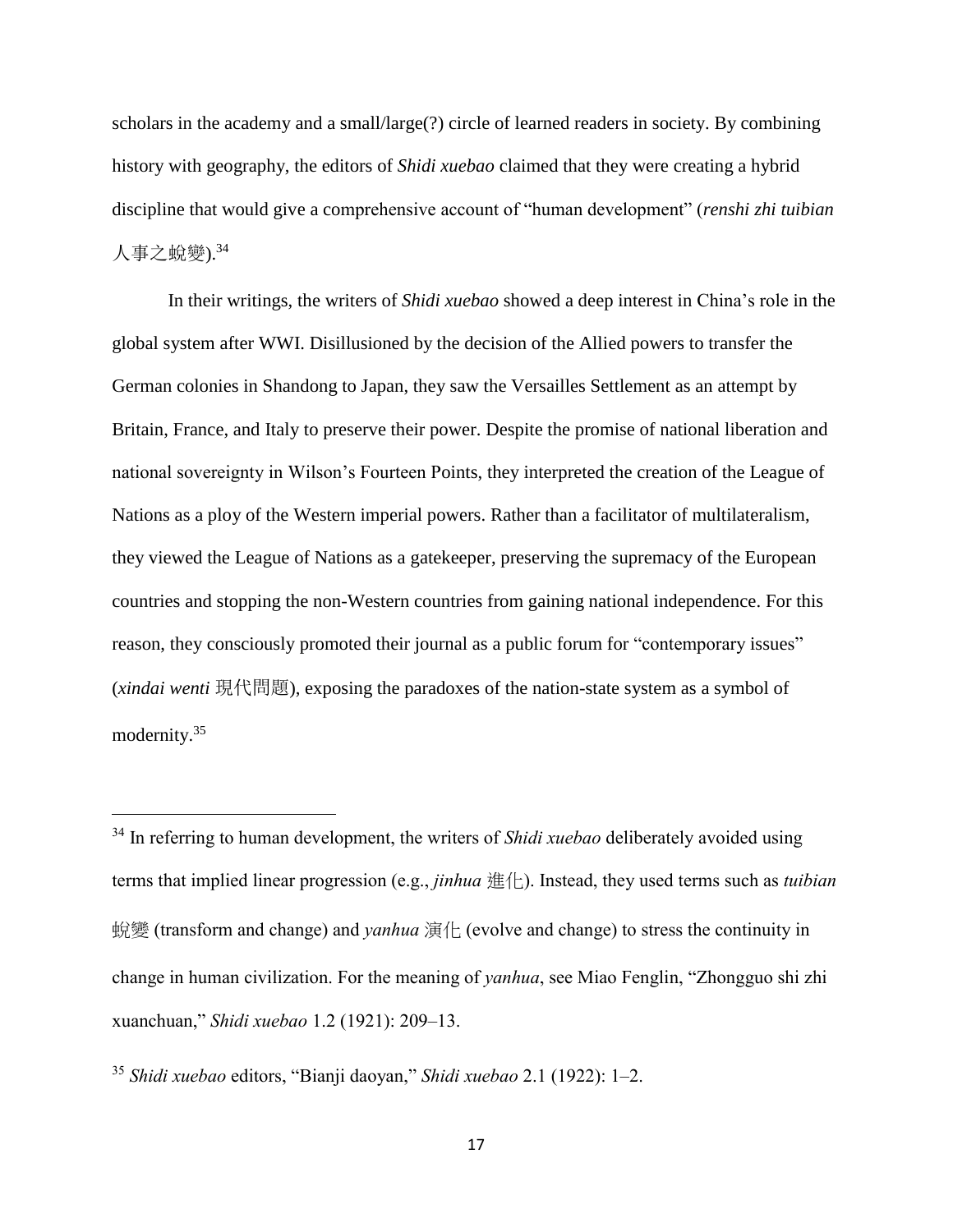Of the writers of *Shidi xuebao*, the meteorologist Zhu Kezhen was most/especially vocal in condemning the Versailles Settlement. In an article reporting the developments in post-WWI Europe, Zhu criticized the Allied Powers for harshly punishing the Germans and unfairly dividing the lands of the crumbled Austro-Hungarian Empire and the Ottoman Empire.<sup>36</sup> In another article, he continued his critique of the Versailles Settlement by chronicling the transfer of power from Germany to Japan in Qingdao. In the article, he showed how a decision that was made behind closed doors in Versailles had disastrous consequences to people in Shandong and all of China. By revealing how unjust the world had become after WWI, Zhu underscored the importance of knowing China's territorial boundaries. To make his point, he accused the late Qing officials of giving away territories that they had no knowledge of, such as Li Hongzhang's decision to cede Taiwan to Japan in 1895.<sup>37</sup>

In the early 1920s, Zhu Kezhen's view was particularly poignant when misinformation especially whether China's territorial boundaries include Manchuria, Mongolia, Tibet, and Xinjiang—was a means for winning political gains. A case in point was the Washington Conference of 1921, where nine nations, including Japan, met in Washington, D.C., to negotiate their interests in the Pacific and East Asia. In addition to naval treaties signed by the United States, Britain, and Japan, the status of Manchuria was discussed as part of the sphere of influence of Japan in East Asia. Not being given a role at the conference, the Chinese saw a repeat of the Versailles Settlement where decisions were made without consulting China. In responding to what appeared to be another loss of territorial sovereignty, Miao Fenglin wrote an

<sup>36</sup> Zhu Kezhen, "Ouzhou zhanhou zhi xin xingshi," *Shidi xuebao* 1.1 (1921): 163.

<sup>37</sup> Zhu Kezhen, "Qingdao jieshou zhi qingxing," *Shidi xuebao* 2.2 (1922): 90.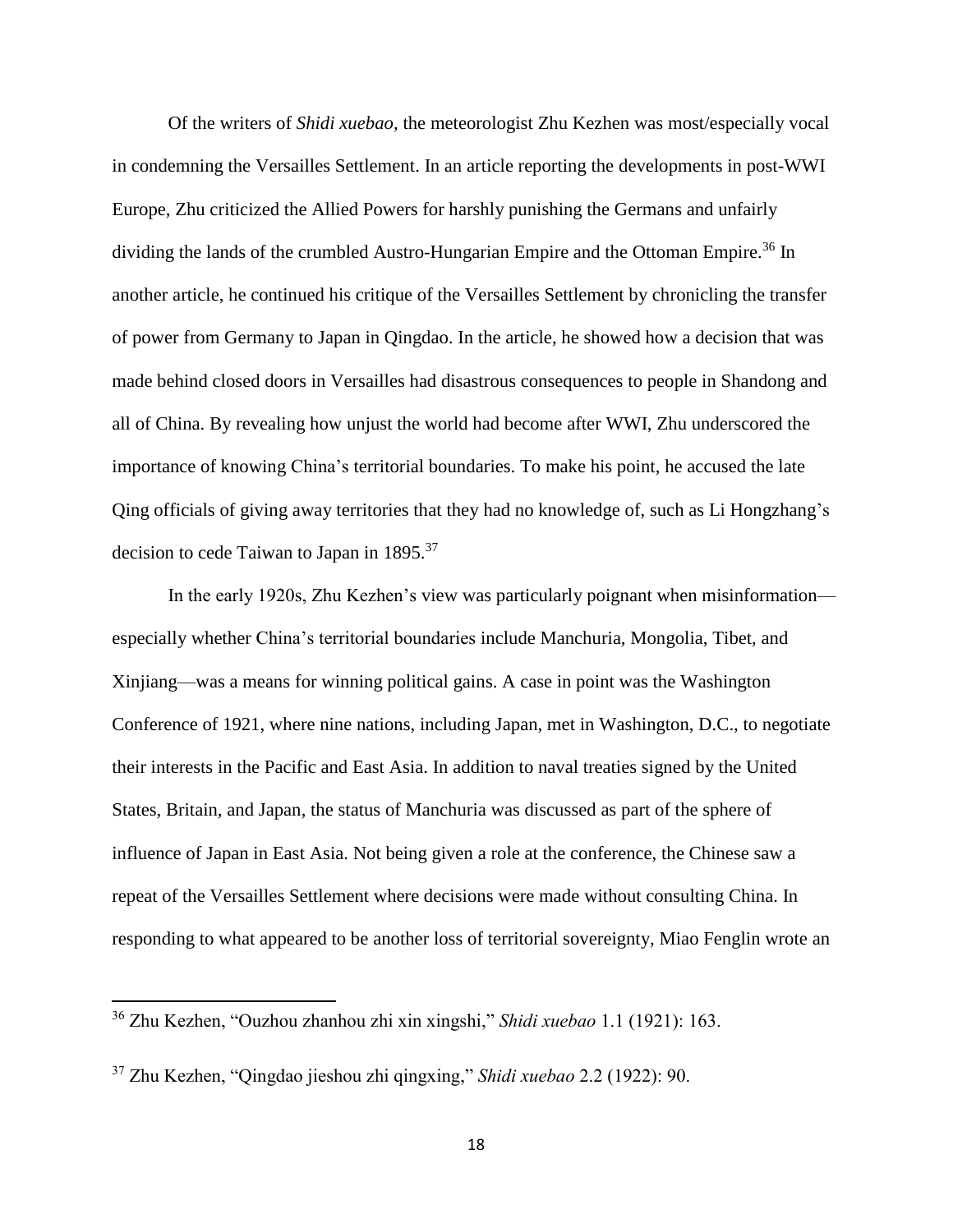article affirming Chinese sovereignty over Manchuria. To counter the Japanese claim, Miao used historical documents (such as the *Yugong,* Tribute to Yu), to prove that Manchuria had been part of Chinese territory for thousands of years.<sup>38</sup> Here, we see a sea change in the Chinese perception of the global system of nation-states. In the 1910s, they saw the system as a collection of hybrid networks of physical and human connectivity, facilitating labor migration, capital movement, and information sharing. In the 1920s, however, they saw the system as patches of "geo-bodies," dividing the earth into distinct territorial units safeguarded by armed forces.

Two examples further elucidate this change of view. One is the status of Pianma 片馬, a patch of land on the border between China and Burma. In Zhao Xiangyuan's 趙祥瑗 article "Pianma wenti de yanjiu" 片馬問題的研究 (A Study of the Question of Pianma, 1922), he traced the complicated history between the Chinese southwest and Burma. <sup>39</sup> Particularly, he centered on the relations between the Chinese province of Yunnan and Burma, which were closely connected by migration, trade, and cultural links. Zhao's goal was not to retell the past, but to use the past to clarify China's interest in Indo-China, where Britain and France were major

l

<sup>39</sup> Showing how greatly territorial boundaries had dominated the discussion of historical geography, *Dixue zazhi* also gave prominent coverage to the historical significance and national interest in the "Pianma Question." See Wang Longzhang, "Pianma wenti," *Dixue zazhi* 1–2 (1923): 147–55; "Pianma jiaoshe zhong zhi Yunnan tongdian," *Dixue zazhi* 3–4 (1923): 3–4; 1 (1929): 16–28; 2 (1929): 153–70. On the Pianma controversy, see also Bai Weichu, "Pianma kou," *Dixue zazhi* 2 (1928): 161–82; 1 (1929): 16–28; 2 (1929): 153–70; 1 (1930): 35–50; 2 (1930): 162–81.

<sup>38</sup> Miao Fenglin, "Zhongguo shi zhi xuanchuan," 212.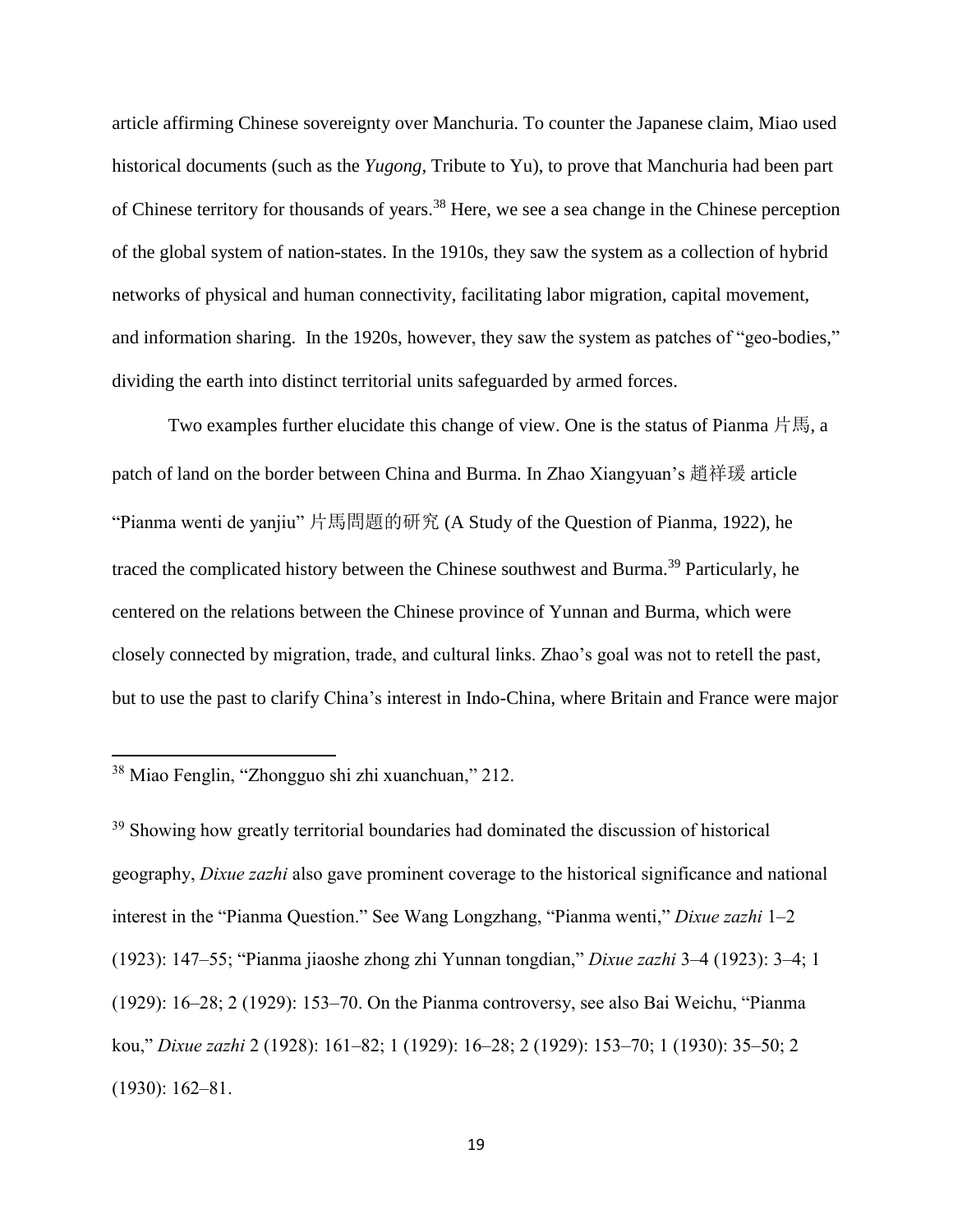players. For him, the question was what China should do to forestall British expansion in the region when the integrity of China's territorial sovereignty was threatened.<sup>40</sup>

The second example was the relationship between northern and southern China. In Miao Fenglin's article, "Zhongguo shi zhi xuanchuan" 中國史之宣傳 (The Propaganda of Chinese History, 1921), he responded to a plan by foreign strategists to divide China into two halves along the Yangtze River. To refute the Westerners' plan, he used historical evidence to prove that the north-south division was temporary throughout Chinese history. It appeared only twice, during the Age of Division (316–589) and the Southern Song period (1127–1279), and in both instances the division paved the way for national unification. $41$ 

These two examples show an acute sense of insecurity among Chinese intellectuals in the 1920s. Overwhelmed by foreign threats in Manchuria and the southwest, they saw their country under seige. They felt that foreign powers, particularly Japan and Britain, were ready to take over China. In their mind, they were reminded of the "1919 moment" when the Allied Powers partitioned the lands of the crumbled Austro-Hungarian and Ottoman Empires in the name of

<sup>40</sup> Zhao Xiangyuan,"Pianma wenti de yanjiu," *Shidi xuebao* 2.4 (1922): 109–21. See also Peng Minghui, *Lishi dili yu xiandai Zhongguo shixue* (Taipei: Tongdai tushu gufan youxian gongsi, 1995), 131.

<sup>41</sup> Miao Fenglin, "Zhongguo shi zhi xuanchuan," 212.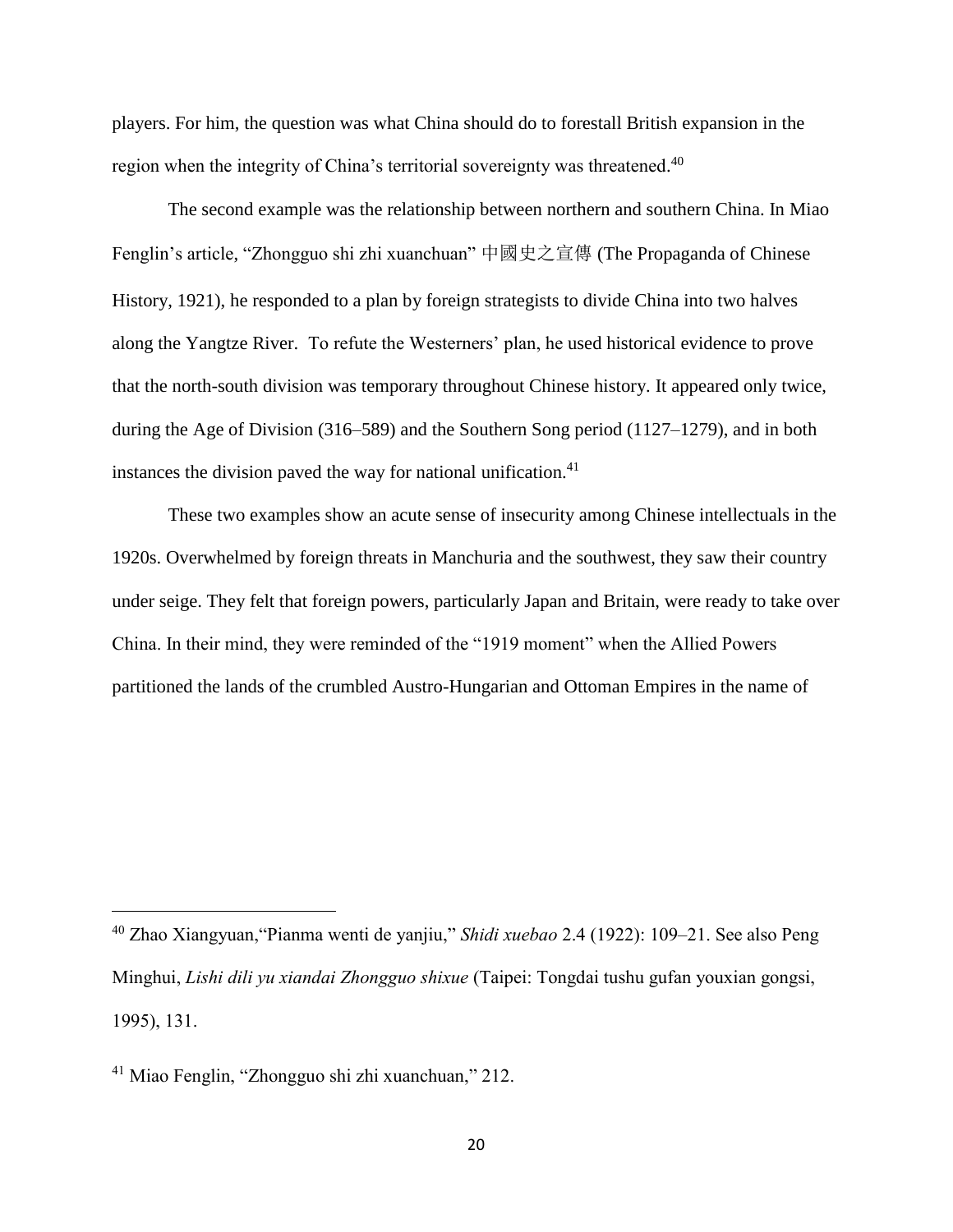promoting national independence.<sup> $42$ </sup> They feared that this version of the "1919 moment" would soon visit China if they did not do enough to protect their country's territorial sovereignty.

### Protecting the Nation's Territory

Founded in 1934 in Beiping (today's Beijing), *Yugong Banyuekan* attempted to defend Chinese territorial sovereignty when the country was threatened by the full force of Japanese invasion. In the journal's "Statement of Publication" (*fa kan ci* 發刊詞) Tan Qixiang (one of the chief editors) saw the possibility of the end of China. He believed that China would soon be turned into a colony of Japan, as Korea and Manchuria had been in 1910 and 1931 respectively.<sup>43</sup>

Compared with the writings of Miao Fenglin and Zhu Kezhen of the early 1920s, Tan's passage expressed and even more radical and bellicose form of anti-colonial nationalism. In the 1920s, Miao Fenglin and Zhu Kezhen were not shy from relating their discussions of geography to contemporary political affairs such as the Versailles Settlement and the Washington Conference. Nonetheless, they did not explicitly advocate taking up arms to protect China's territory. In contrast, Tan Qixiang was deeply concerned by threats to the security of China. He was worried that the Chinese nation would soon be absorbed into the rapidly expanding Japanese Empire. To support his argument, he called attention to the political implication of the term "China Proper," frequently used by Japanese scholars in the late 1920s and 1930s. He cautioned

 $42$  For a study of how the League of Nations decided on the territories and the peoples of the crumbled empires, see Susan Pedersen, *The Guardians: The League of Nations and the Crisis of Empire* (Oxford, UK: Oxford University Press, 2015), 17-106.

 $43$  Ibid., 2.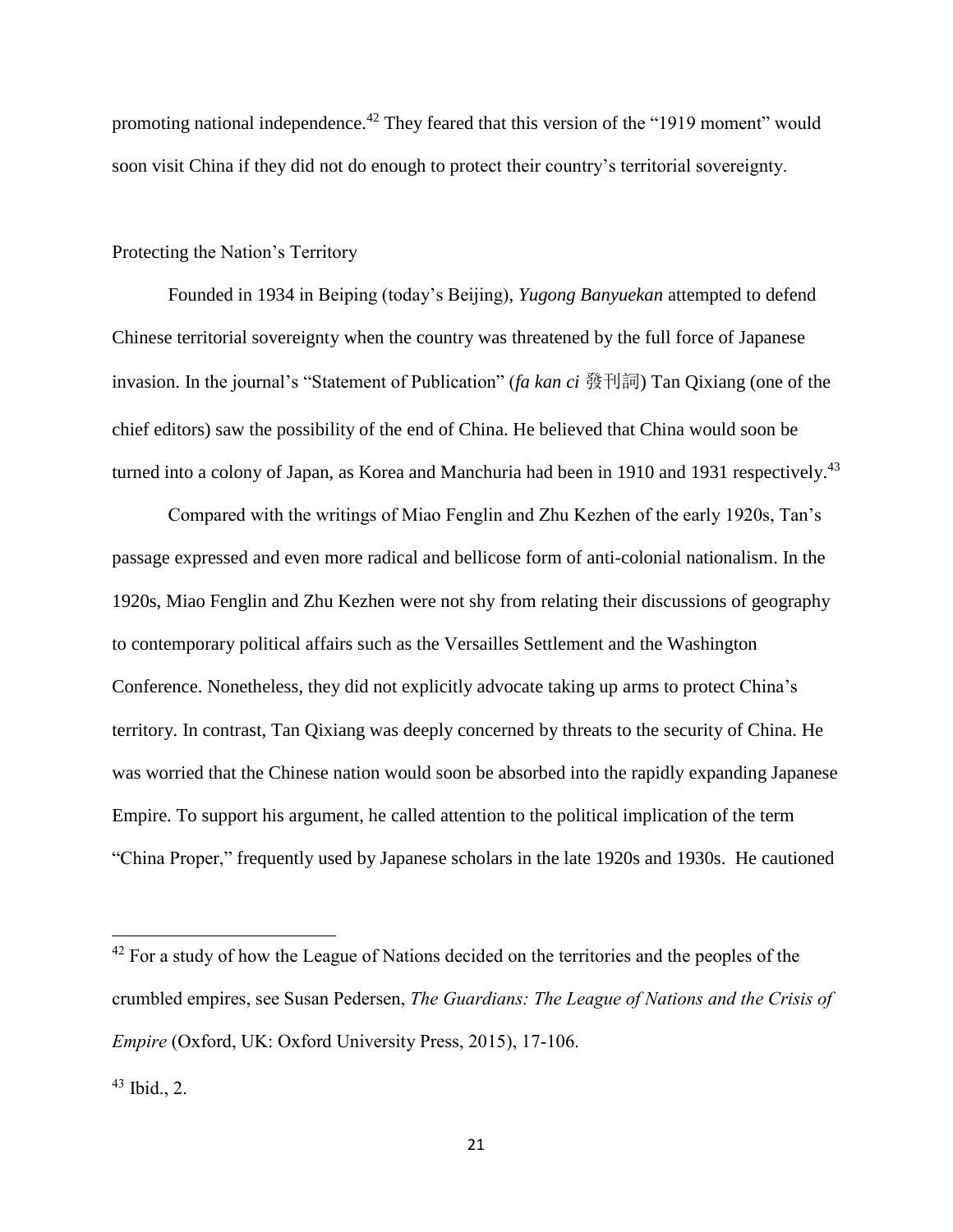his readers that the Japanese were making plans to annex Mongolia, Xinjiang, and Tibet, which were outside of "China Proper," the land where Han Chinese lived.

Of the writers in *Yugong Banyuekan*, Feng Jiasheng 馮家昇 (1904–70) was the most articulate in highlighting the importance of protecting China's territorial boundaries. In a series of essays on Manchuria, Feng underscored the importance of "the study of the borders" (*bianjiang zhi xue* 邊疆之學).<sup>44</sup> In discussing the loss of Manchuria to the Japanese, Feng put the blame on the Nanjing government and the warlords. To prevent any further loss of land, Feng emphasized the importance of national defense and demanded the Chinese government to clearly mark the country's territories. To him, the goal of clarifying China's national boundary was not merely about rock formations, mountain ranges, weather patterns, or waterways. Rather, it was part of a struggle against imperialism. When the imperialists spread false information, such as that about the purported externality of the northern and western frontiers, to gain land and resources in China, Feng argued, the Chinese scholars must protect their country's sovereignty by providing counter arguments. Like guns and tanks in the battle field, a knowledge of China's territory would help defend the nation against intruders. In a hostile world where the strong bullied the weak, the countries armed with a sophistical knowledge of their boundaries would have a better chance to defend their territorial sovereignty.<sup>45</sup>

If indeed the Chinese had lost the battle over Manchuria, Feng warned his countrymen that they should focus their attention on the next round in a great war—the struggle over East Asia. Feng wrote,

 $\overline{a}$ 

<sup>44</sup> Feng Jiasheng, "Wode yanjiu dongbei shidi de jihua," *Yu Gong banyuekan* 1.10 (1934): 2.

<sup>45</sup> Feng Jiasheng, "Dongbei shide yanjiu zhi yiyou chengji," *Yugong banyuekan* 2.10 (1935): 2.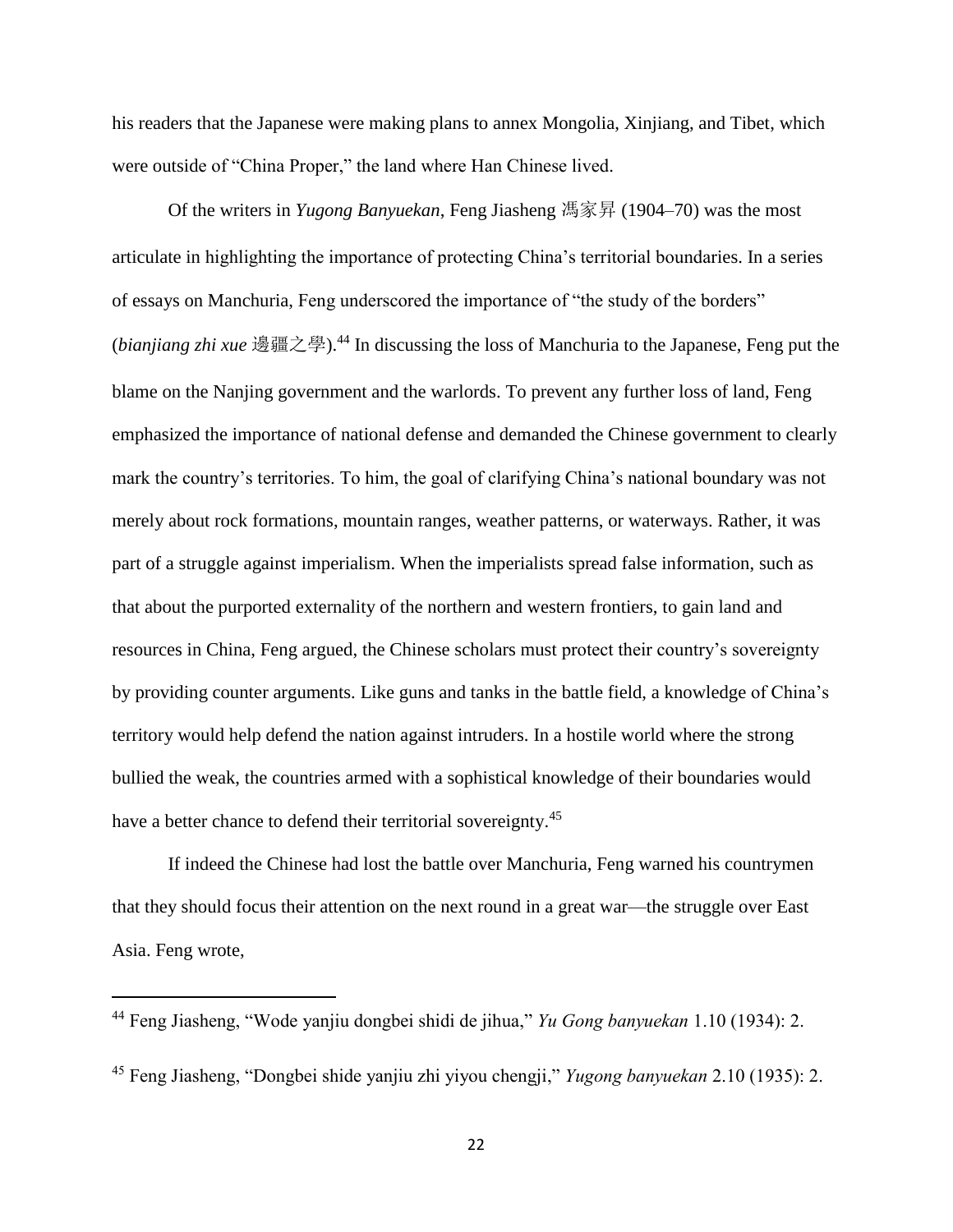Before the Sino-Japanese War [of 1894–95], the Japanese scholars created a field of study called the "Korean Studies." Shortly afterward, Korea was annexed [to the Japanese Empire in 1910]. Before the Russo-Japanese War [in 1904–5], the Japanese scholars created a field of study called the "Manchuria and Korean Studies." Shortly afterward, the Liaodong province was fallen. Before the September 18th [the Mukden Incident of 1931], the Japanese scholars created a field of study called the "Manchurian and Mongolian Studies." Shortly afterward, the four provinces [in Manchuria] were annexed. Nowadays, the Japanese are energetically promoting the "East Asian Studies." Looking at the direction of their swords, it is clear our country is in grave danger. Let's see who will rule East Asia. Countrymen, it is time to wake up!<sup>46</sup>

Partly a heuristic device to mobilize the readers, the last sentence in the quote ("Countrymen, it is time to wake up!") highlighted the acute sense of Chinese vulnerability. At a time when the nation-state system was unable to resolve the contradiction between national independence and imperialist expansion, and between national sovereignty and the domination of colonial powers, "anti-imperialistic nationalism" became an effective tool of mobilization. Within the country, it offered a convincing argument to mobilize citizens to defend the nation and to make selfless

<sup>46</sup> Feng Jiasheng, "Riren duiyu wo dongbei de yanjiu jinkuang," *Yu Gong banyuekan* 5.6 (1936): 6.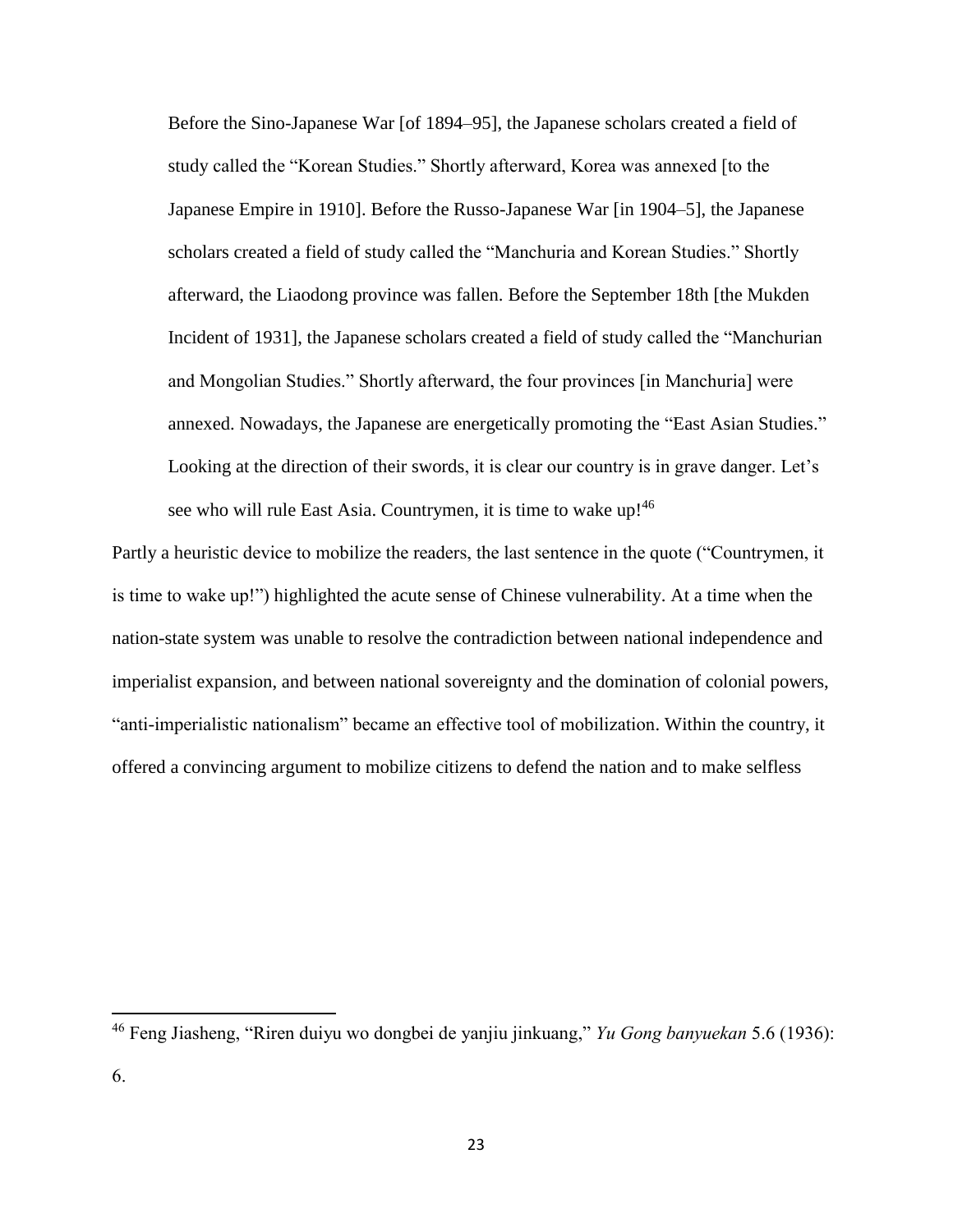sacrifice. As in a famous line by Gu Jiegang and Shi Nianhai in 1938, the purpose of clarifying China's boundary was "not to allow enemies to take away an inch of our land."<sup>47</sup>

#### The Paradoxes of the Nation-state System

 $\overline{\phantom{a}}$ 

This study has shown the long-term impact of the "1919 moment" on the Chinese perception of the nation-state system. As revealed in the doubling of "May Fourth," the "1919 moment" in China was full of ambiguity and anguish. It was a protest against the unfair treatment by the Allied Powers toward China at Versailles, and a pivotal change in the Chinese understanding of the international system.

For many Chinese in the early twentieth century, the nation-state system was full of contradictions and incongruities. On the one hand, it was a "measurement of civilization" in *a hierarchy in time* denoting human progress from barbarism to civilization, and from primitive production to industrial manufacturing. As a measurement of civilization, the nation-state system invited everyone—Africans, Asians, Europeans—to join the global march to achieve "liberty, fraternity, and equality." On the other hand, especially after WWI, the nation-state system became a symbol of *a hierarchy in space* in which strong nations acquired more land and resources at the expense of weak nations. The geographical size of a nation became a measurement of wealth and a symbol of power.

<sup>47</sup> Gu Jiegang and Shi Nianhai, *Zhongguo jiangyu yange shi* (Shanghai: Shangwu yinshuguan, 1938), 4. The original line is, "雖一寸山河,亦不當輕易付諸敵人" (We will not easily let enemies to take away one inch of our territory).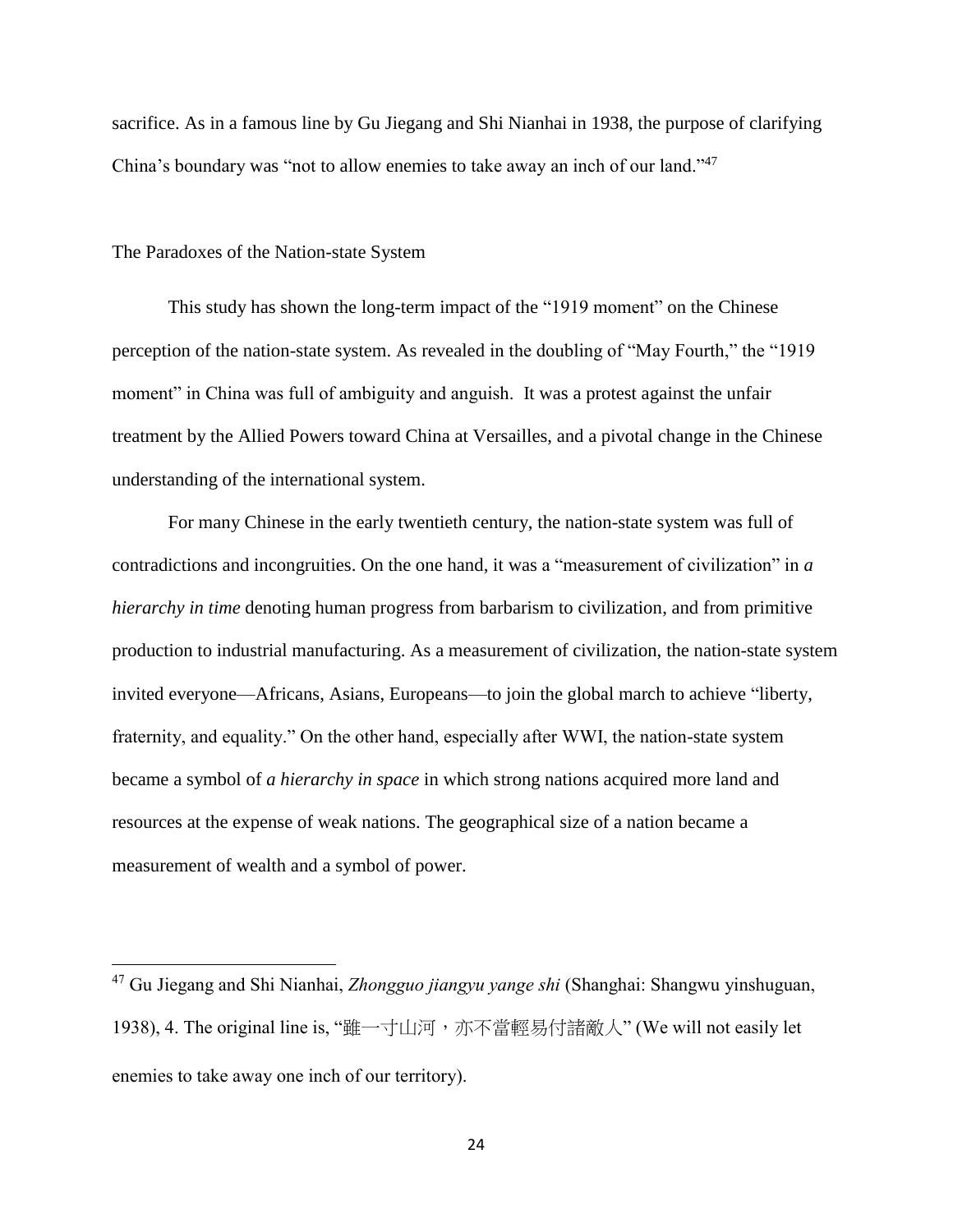Driving this tension between connectivity and geo-body was the conflict between the lofty goal of safeguarding the national independence of all legitimate nations, as eloquently spelled out in Wilson's Fourteen Points, and the harsh (if not dark) reality of the imperialism where strong nations continued to invade and occupy the land of weak nations.<sup>48</sup> One may say that this conflict had existed long before WWI. But for the Chinese, especially the cultural elites, this conflict became apparent in the Versailles Settlement where the Allied Powers decided to give the German colonies in Shandong to Japan.

As shown in this study, it was the tension between a hierarchy in time and a hierarchy in space that was pivotal to the change in how the Chinese looked at Japan. When the Chinese understood the nation-state system as a hierarchy in time for human evolution, China would join the community of nation-states by modeling itself after Japan's "East Asian modernity." When the Chinese understood the nation-state system as a hierarchy in space for acquiring wealth and land, they saw Japan as an aggressor and a competitor. With this understanding, we must look at Chinese nationalism more carefully. Before we blame the Chinese for narrowing their horizon and adopting a victim mentality, we should first examine the nation-state system that caused confusion and frustration due to its conflicting goals.

 $\overline{a}$ 

 $48$  For a thoughtful discussion of this tension between supporting national independence and supporting imperialism, see Cemil Aydin, *The Politics of Anti-Westernism in Asia: Visions of World Order in Pan-Islamic and Pan-Asian Thought* (New York: Columbia University Press, 2007), 93-126.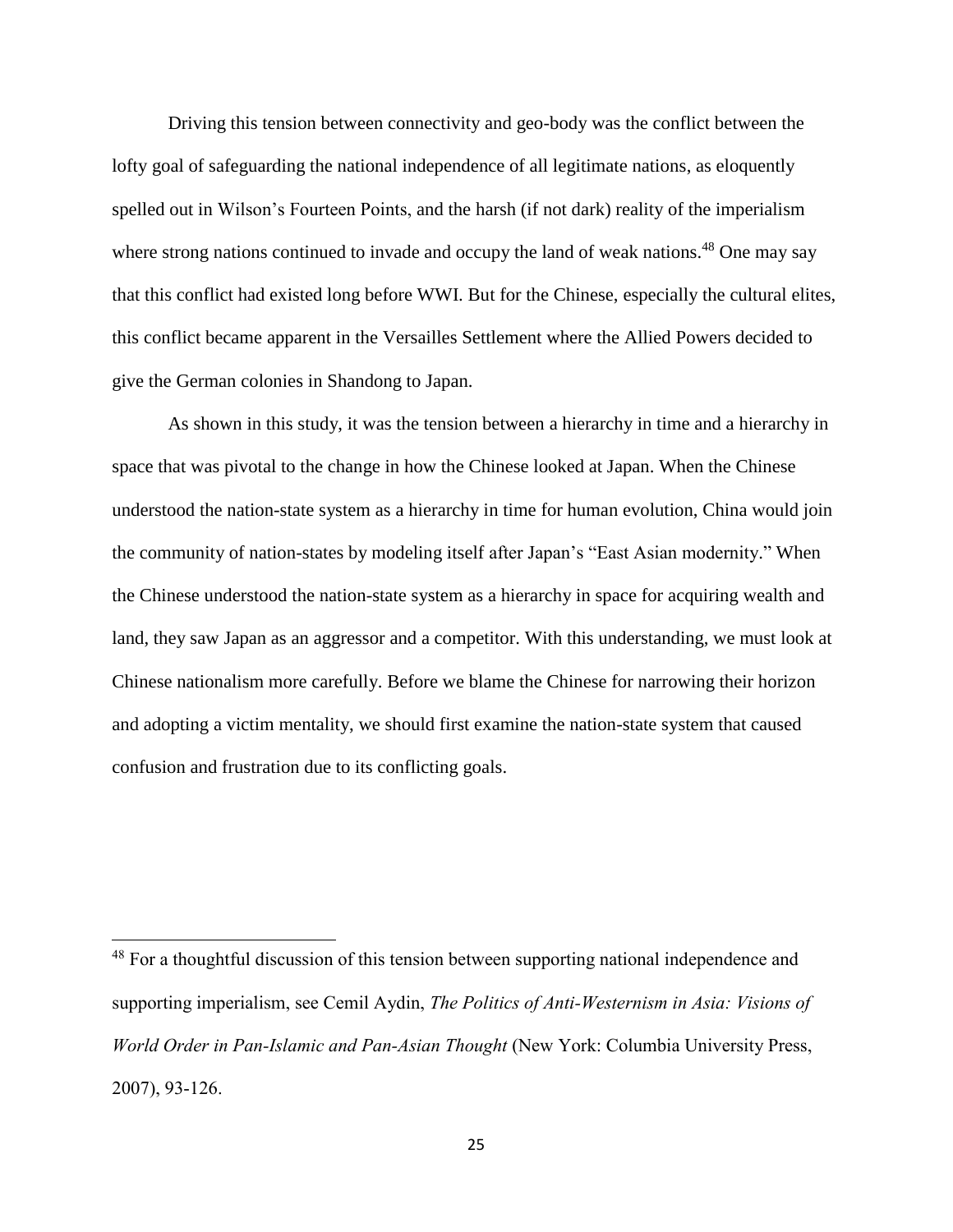## **References**

- Aydin, Cemil, 2007. *The Politics of Anti-Westernism in Asia: Visions of World Order in Pan-Islamic and Pan-Asian Thought*. New York: Columbia University Press.
- Bai Yueheng 白月恆. 1912. "Liding xingzheng qu beikao 釐定行政區備考" (Notes on Dividing the Administrative Districts), *Dixue zazhi* 地學雜志 7–8 (1912): 1a-1b.
- Bai Weichu 白眉初 (Bai Yueheng 白月恆). 1928-30. "Pianma kou" 片馬考" (Studies of Pianma), *Dixue zazhi* 2 (1928): 161–82; 1 (1929): 16–28; 2 (1929): 153–70; 1 (1930): 35–50; 2 (1930): 162–81.
- Bull, Hedley, and Adam Watson, eds. 1984.*The Expansion of International Society.* Oxford: Oxford University Press.
- Chow, Tse-tsung, 1960. *The May Fourth Movement: Intellectual Revolution in Modern China.*  Cambridge, MA: Harvard University Press.
- *Dixue Zazhi* editors 1923. "Pianma jiashe zhong zhi Yuanan tongtian" 片馬交涉中之雲南通電 (A Collection of Telegrams about the Negotiation over Pima), *Dixue zazhi* 3–4 (1923): 3–4.

\_\_\_\_\_. 1929. "Pianma jiashe zhong zhi Yuanan tongtian" 片馬交涉中之雲南通電 (A Collection of Telegrams about the Negotiation over Pima), *Dixue zazhi* 1 (1929): 16–28; 2 (1929): 153– 70.

- Chow, Kai-wing. 1997. "Imagining Boundaries of Blood: Zhang Binglin and the Invention of the Han 'Race' in Modern China," in *The Construction of Racial Identities in China and Japan*, ed. Frank Dikötter, pp. 34–52. Honolulu: University of Hawai'i Press.
- de Lacouperie, Terrien. 1892. *The Oldest book of the Chinese, the Yh-king, and Its Authors*. London: D. Nutt.
- \_\_\_\_\_. 1893. *Western Origin of the Western Early Chinese Civilisation*. London: Asher.
- Dikötter, Frank. 1992. *The Discourse of Race in Modern China*. Stanford: Stanford University Press.
- Duara, Prasenjit. 1997. "Transnationalism and the Predicament of Sovereignty: China, 1900– 1945," *American Historical Review* 102.4 (October 1997): 1030–51.
	- \_\_\_\_\_. 2003. *Sovereignty and Authenticity: Manchukuo and the East Asian Modern*. Lanham, MD: Rowman & Littlefield.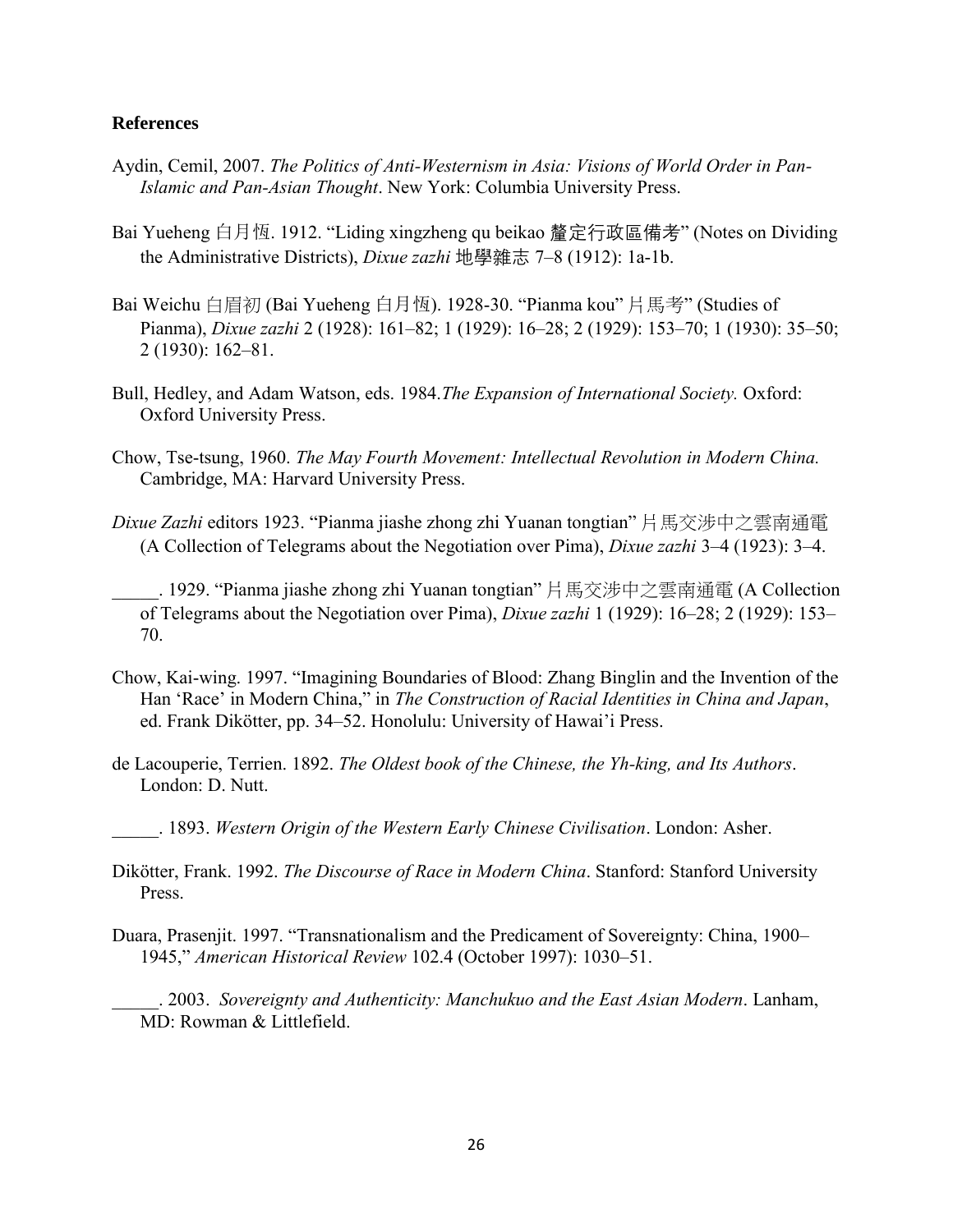Feng Jiasheng 馮家昇. 1934. "Wode yanjiu dongbei shidi de jihua 我的研究東北史地的計劃" (My Plan of Studying the History of the Northeast), *Yu Gong banyuekan* 禹貢半月刊 1.10 (1934): 2.

\_\_\_\_\_. 1935. "Dongbei shide yanjiu zhi yiyou chengji 東北史地研究之已有成績" (The Results of the Study of the Northeast), *Yugong banyuekan* 2.10 (1935): 2.

\_\_\_\_\_. 1936. "Riren duiyu wo dongbei de yanjiu jinkuang 日人對於我東北的研究近況" (Recent Development in the Japanese Studies of our Northeastern Region), *Yu Gong banyuekan* 5.6 (1936): 6.

- Fitzgerald, John. 1996. *Awakening China: Politics, Culture, and Class in the Nationalist Revolution*. Stanford: Stanford University Press.
- Gong, Gerritt W. 1984. *The standard of 'Civilization' in International Society.* Oxford: Clarendon.
- Gu Jiegang 顧頡剛 and Shi Nianhai 史念海. 1938. *Zhongguo jiangyu yange shi* 中國疆域沿革 史 (An Account of the Changes in China's Territories). Shanghai: Shangwu yinshuguan.
- Han Ziqi 韓子奇 (Hon Tze-ki).2008. "Jinru shijie de cuozhe yu ziyou—Ershi shiji chude *Dexue zazhi,*" 進入世界的挫折與自由—二十世紀初的《地學雜誌》(The Freedom and Frustration of Entering the Nation-State System: A Study of *Dixue zazhi* of the Early Twentieth Century China), *Xin Shixue* 新史學 19.2 (June 2008): 156–66.
- Hon, Tze-ki. 2010. "From a Hierarchy in Time to a Hierarchy in Space: Meanings of Sino-Babylonianism in Early 20th Century China," *Modern China*, 36.2 (2010): 139-69.
	- \_\_\_\_\_. 2013. "Technology, Markets, and Social Change: Print Capitalism in Early Twentieth-Century China," in *Print, Profit, and Perception: Ideas, Information, and Knowledge in Chinese societies, 1895-1949,* edited by Pei-yin Lin and Wei-pin Tsai. Leiden: Brill.
- Iriye, Akira. 1988. *China and Japan in Global Setting.* Cambridge, MA: Harvard University Press.
- Kirby, William C. 1997. "The Internationalization of China: Foreign Relations at Home and Abroad in the Republican Era," *China Quarterly* 150.2 (1997): 439–41.
- Lanza, Fabio. 2010. *Behind the Gate: Inventing Students in Beijing*. New York: Columbia University Press.
- Levenson, Joseph, 1968. *Confucian China and Its Modern Fate: A Trilogy.* Berkeley: University of California Press.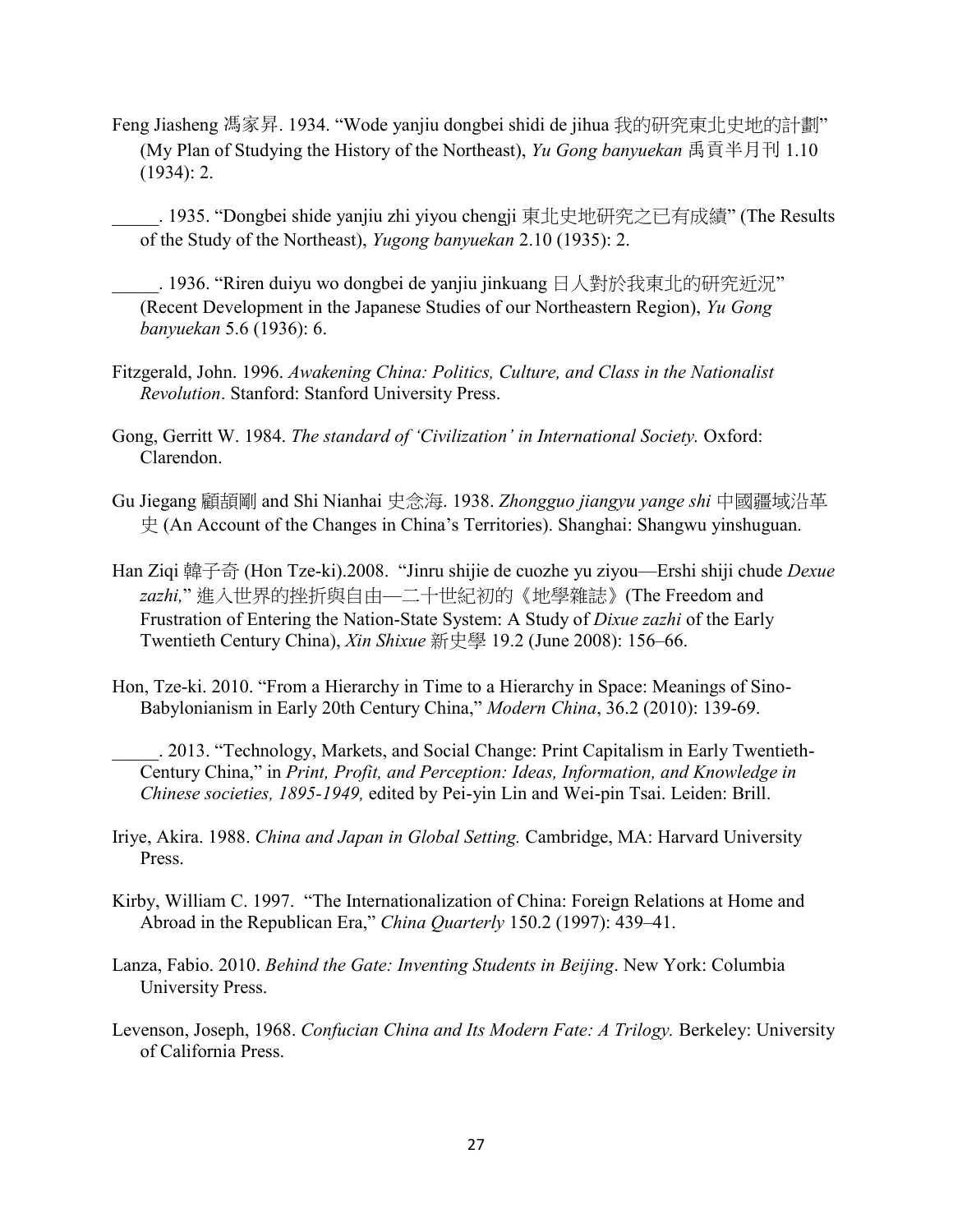- Lewis, Martin W. and Kären E. Wigen. 1997. *The Myth of Continents: A Critique of Metageography*. Berkeley: University of California Press.
- Li Zehou, 2008. "Qimeng yu jiuwang de shuangchong bianzhou 啓蒙與救亡雙重變奏" (The Changing Relation in the Duet of Cultural Enlightenment and National Salvation) in *Zhongguo xiandai sixiang shilun* 中國現代思想史論 (Studies of Modern Chinese Thoughts). Beijing: Sanlian shudian.
- Liang Qichao, 2006. "*Ouyou xinying lu* 欧游心影录 (Impressions from a trip to Europe)*,"* in *Liang Qichao youji* 梁启超游记 (Liang Qichao's travel writings). Shanghai: Dongfang chubanshe.
- Lin, Yü-sheng, 1979. *The Crisis of Chinese Consciousness: Radical Antitraditionalism in the May Fourth Era.* Madison: University of Wisconsin Press.
- Liu, Lydia H., 1985. *Translingual Practice: Literature, Culture, and Translated Modernity— 1900-1937*. Stanford: Stanford University.
- Little, Richard. 2009. Introduction to Shogo Suzuki, *Civilization and Empire*, *China and Japan's Encounter with European International Society,* pp. xiv-xvi. New York: Routledge.
- Lu Weizhao 陸惟昭. 1922. "Zhongdeng Zhongguo lishi jiaokeshu bianji shangli 中等中國歷史 教科書編輯商例" (Examples for Editing Chinese History Textbooks for Middle School), *Shidi xuebao* 史地學報 1.3 (1922): 21–41.
- Manela, Erez, 2007. *The Wilsonian Moment: Self-Determination and the International Origins of Anticolonial Nationalism.* New York, Oxford University Press.
- Miao Fenglin 繆鳳林.1921. "Zhongguo shi zhi xuanchuan 中國史之宣傳 (The Goal of Chinese History), *Shidi xuebao* 1.2 (1921): 209–13.
- Pedersen, Susan, 2015. *The Guardians: The League of Nations and the Crisis of Empire.* Oxford, UK: Oxford University Press.
- Peng Minghui 彭明輝. 1995. *Lishi dili yu xiandai Zhongguo shixue* 歷史地理與現代中國史學 (Historical Geography and Modern Chinese Historiography). Taipei: Tongdai tushu gufan youxian gongsi.
- Reynolds, Douglas R. 1993. *China, 1898-1912: The Xinzheng Revolution and Japan.*  Cambridge, MA: Council on East Asian Studies, Harvard University.
- Schwarcz, Vera, 1990. *The Chinese Enlightenment: The Legacy of the May Fourth Movement of 1919.* Berkeley: University of California Press.